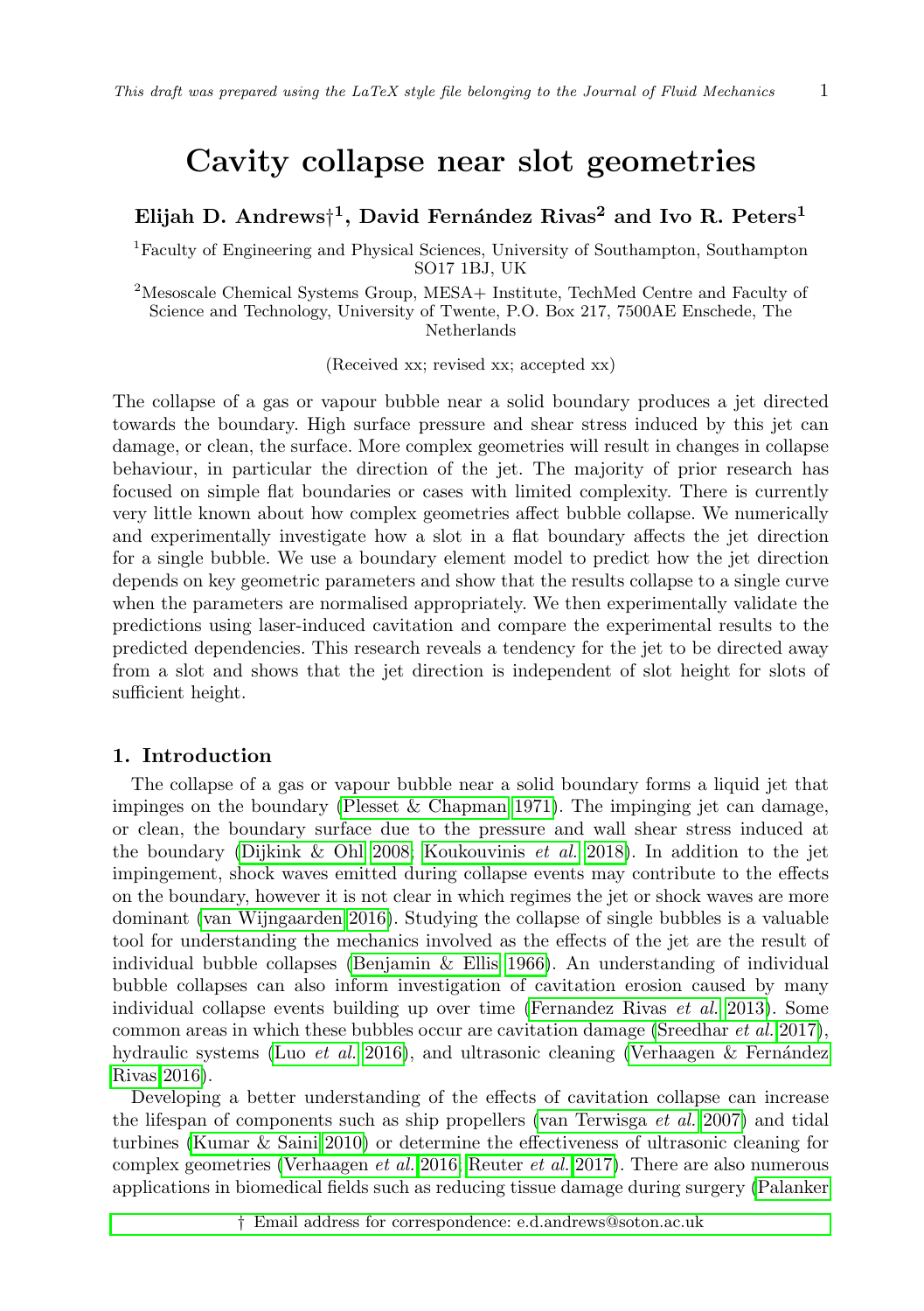[et al.](#page-21-7) [2002\)](#page-21-7), investigating mechanisms of cell death in cases where cavitation could be used for drug delivery [\(Dijkink](#page-20-5) et al. [2008\)](#page-20-5), using cavitation to facilitate needle-free injections (Oyarte Gálvez et al. [2020\)](#page-20-6), and studying the contribution of cavitation in traumatic brain injuries [\(Canchi](#page-20-7) et al. [2017\)](#page-20-7) where cavitation is induced by high accelerations [\(Pan](#page-21-8) [et al.](#page-21-8) [2017\)](#page-21-8). More novel applications of cavitation include producing high speed liquid jets at small scales [\(Karri](#page-20-8) et al. [2012\)](#page-20-8), using cavitation as an ice-breaking mechanism (Cui [et al.](#page-20-9) [2018\)](#page-20-9), and understanding biological mechanisms such as those employed by the snapping shrimp [\(Versluis](#page-21-9) et al. [2000;](#page-21-9) [Shimu](#page-21-10) et al. [2019\)](#page-21-10).

The majority of prior experimental research has focused on the jet dynamics near simple flat boundaries [\(Benjamin & Ellis 1966;](#page-19-0) [Plesset & Chapman 1971;](#page-21-0) [Kucera &](#page-20-10) [Blake 1990;](#page-20-10) [Dijkink & Ohl 2008;](#page-20-0) [Supponen](#page-21-11) *et al.* [2016\)](#page-21-11) or cases with limited complexity such as axisymmetric boundaries [\(Tomita](#page-21-12) *[et al.](#page-20-11)* [2002\)](#page-21-12) or parallel boundaries (Han *et al.* [2018;](#page-20-11) [Gonzalez-Avila](#page-20-12) et al. [2020\)](#page-20-12). Although understanding how bubbles behave near simple geometries is important, in reality geometries have many more complex features such as corners, indentations, slots, and surface imperfections. For this reason further investigation of complex geometries is important.

Some more complex geometries have been studied, such as parallel boundaries closed at one end [\(Brujan](#page-20-13) et al. [2019\)](#page-20-13), semi-infinite boundaries [\(Kucera & Blake 1990\)](#page-20-10), near combinations of a free surface and an inclined flat boundary [\(Zhang](#page-21-13) et al. [2017\)](#page-21-13), inside a set of concave corners [\(Kucera & Blake 1990;](#page-20-10) [Brujan](#page-19-1) et al. [2018;](#page-19-1) [Tagawa & Peters 2018;](#page-21-14) [Wang](#page-21-15) et al. [2020\)](#page-21-15), and inside rectangular and triangular channels [\(Molefe & Peters](#page-20-14) [2019\)](#page-20-14). A recent experimental study has investigated how a ridge-patterned structure can affect the bubble surface evolution and jet dynamics when a bubble is generated on the ridge and between the ridges [\(Kim & Kim 2020\)](#page-20-15). There have also been investigations into related phenomena such as the behaviour of ultrasonically driven bubble clouds near larger bubbles trapped on pit geometries [\(Stricker](#page-21-16) et al. [2013\)](#page-21-16) and bubble collapse dynamics in microfluidic systems of channels with various shapes [\(Zwaan](#page-21-17) et al. [2007\)](#page-21-17).

Studies on more complex geometries typically focus on interior geometries and exploit analytical tools such as the method of images [\(Kucera & Blake 1990;](#page-20-10) [Tagawa & Peters](#page-21-14) [2018;](#page-21-14) [Molefe & Peters 2019\)](#page-20-14) or fully resolve the flow using complicated simulations [\(Wang](#page-21-15) et al. [2020\)](#page-21-15). There are also some studies that only investigate the geometry experimentally [\(Zhang](#page-21-13) et al. [2017\)](#page-21-13). [Harris](#page-20-16) [\(1996\)](#page-20-16) presents a simplified numerical model to determine the Kelvin impulse for the treatment of general complex geometries, however the results are not validated. In this research we present and validate a simple numerical model that can be used to treat complex geometries and present results for a complex exterior geometry.

A liquid jet impinging on a boundary can be characterised by its strength and direction. In this paper we investigate the effect of a slot in a flat plate (shown in figure [1a](#page-3-0)) on the jet direction. Slot geometries are common and some other geometries in flat surfaces could be modelled as a series of slots. Examples of geometries that could be approximated by slots are scratches in flat surfaces, trenches in semiconductor manufacturing, and various 3D printed objects. These slots could impact how well the surfaces are cleaned or cause concentrations of cavitation damage.

The paper is structured as follows. The problem is defined in section [2](#page-2-0) and some qualitative predictions are made. The experimental procedure is outlined in section [3.1](#page-2-1) and the numerical method is defined in section [3.2,](#page-4-0) including some key mathematical derivations. The numerical method is then employed in section [4.1](#page-8-0) to make some quantitative predictions of the jet direction. Experimental results are presented in section [4.2,](#page-11-0) and subsequently compared to the numerical predictions in section [4.3.](#page-12-0)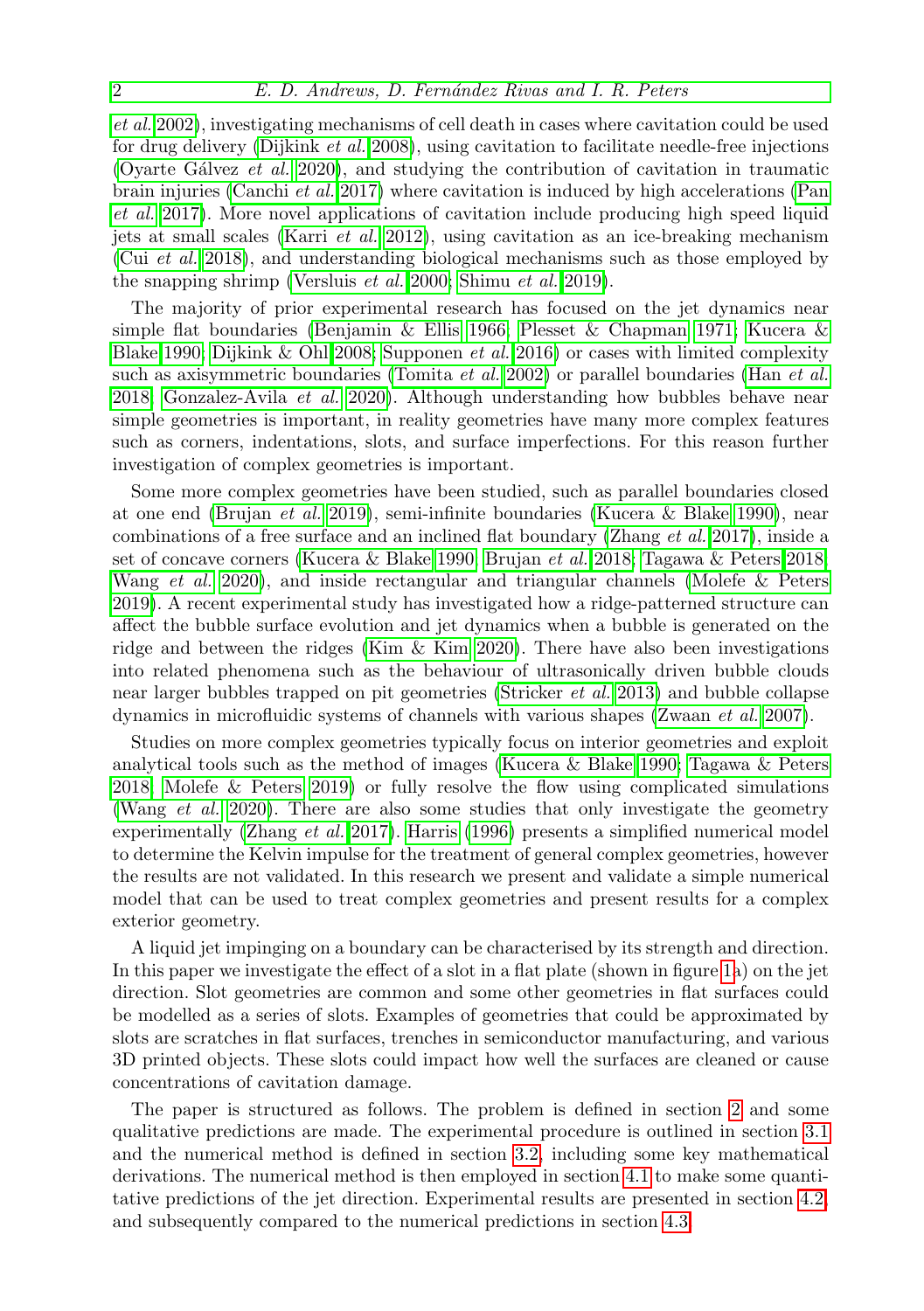# <span id="page-2-0"></span>2. Problem Definition

We define a slot as a rectangular channel in a surface, as shown in figure [1a](#page-3-0). The slot has width  $W$  and height  $H$ . A bubble is positioned horizontally at a distance  $X$  from the slot centre and vertically at a distance  $Y$  from the boundary surface. The bubble radius can be neglected when considering only the jet direction, which is discussed further in section [3.2.3.](#page-7-0) The jet direction is measured anticlockwise from the downwards direction such that a positive angle is towards the right side of the slot. These definitions are shown in figure [1b](#page-3-0). The jet angle is a function of the other four parameters, as defined in equation [2.1.](#page-2-2) From dimensional analysis, this function can be reduced to a function of the three non-dimensional variables  $x = 2X/W$ ,  $y = Y/W$ , and  $h = H/W$ . The horizontal position of the bubble is normalised with respect to half of the width of the slot so that the bubble is directly above the edge of the slot at  $x = 1$ . The vertical position of the bubble is normalised with respect to the width as this provides the most versatility. A slot with an infinite height can still be regarded as a slot, whereas a slot with infinite width is no longer a slot. Normalizing with only the width allows the non-dimensional vertical position to retain relevance for all geometries that could be considered as slots. The jet angle, defined in both forms, is thus

<span id="page-2-2"></span>
$$
\theta = f(X, Y, H, W) = g(x, y, h).
$$
\n(2.1)

The physical mechanisms affecting the jet direction can be qualitatively understood. When the bubble collapses it draws in fluid from the surroundings. When the bubble collapses in infinite fluid, with no nearby boundaries, the fluid is drawn in completely symmetrically, leading to a spherically symmetrical collapse. If a solid boundary is present, the fluid cannot be drawn directly through the boundary so the boundary is 'impeding' the flow [\(Blake 1983\)](#page-19-2). This impedance means that the fluid on the boundary side of the bubble is slower than on the open fluid side. For this reason the bottom of the bubble collapses slower than the top, creating an impulse towards the boundary known as the Kelvin impulse [\(Blake 1983\)](#page-19-2). Using this idea of relative impedance, some predictions can be made about how the bubble should behave near the slot. The slot contains fluid, so it should be easier for the bubble to draw fluid from the slot than from a solid boundary, effectively having a lower relative impedance. Thus, the fluid on the slot side of the bubble will move more quickly than on the solid boundary side. This means that the jet should be directed away from the slot. An example of a bubble collapse near a slot is shown in figure [2;](#page-3-1) note how the jet is directed away from the slot. Based on symmetry and limiting behaviour, two more predictions can be made. First, based on symmetry, when the bubble is above the centre of the slot, the jet should be directed straight down ( $\theta = 0$ ). Second, as the bubble moves infinitely far from the slot  $(x \to \infty)$ the boundary becomes a simple flat boundary and the jet must also be directed straight down. Based on these predictions, it is expected that there will be some maximum  $\theta$ between  $x = 0$  and  $x \to \infty$  with a negative minimum of an equal magnitude on the opposite side of the slot.

# <span id="page-2-1"></span>3. Methods

# 3.1. Experimental Method

Experiments were conducted using laser-induced cavitation [\(Lauterborn 1972;](#page-20-17) [Noack](#page-20-18) [& Vogel 1999\)](#page-20-18). Slot geometries for a range of slot widths and heights were created by layering laser cut acrylic, as shown in figure [1a](#page-3-0). The experiment configuration is shown in figure [3.](#page-4-1) The slot geometry was connected to an arm supported by a translation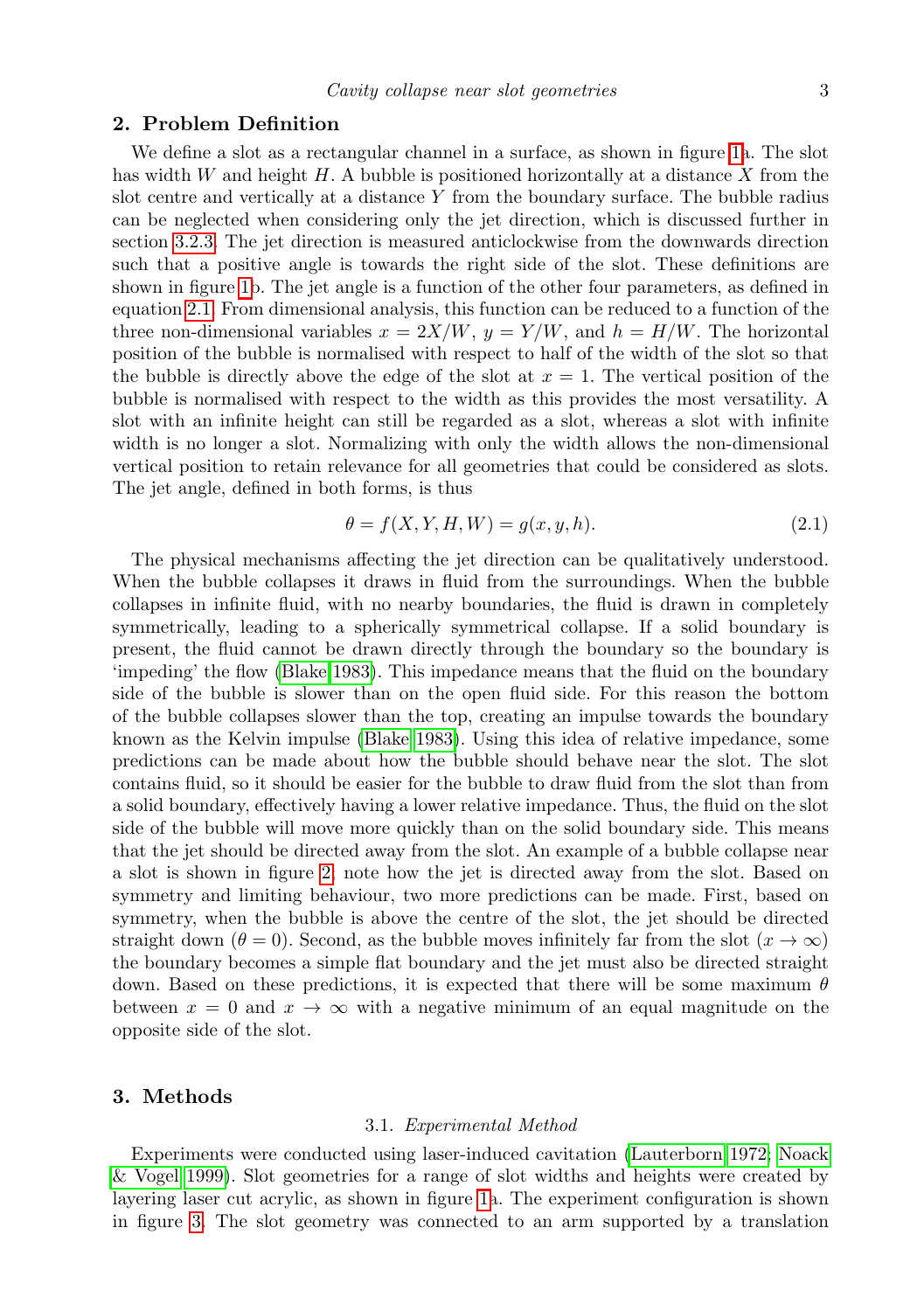

<span id="page-3-0"></span>FIGURE 1. (a) Schematic view of a slot in the surface of a flat boundary constructed from layered acrylic. (b) The parameters defining a slot, bubble position, and jet direction.



<span id="page-3-1"></span>Figure 2. Snapshots from a high-speed recording of a bubble collapse near a slot with width  $W = 2.2$  mm and  $H = 2.7$  mm with the bubble positioned at a vertical distance  $Y = 2.29$  mm and horizontal distance  $X = -2.03$  mm. The jet angle is measured to be  $\theta = -0.099$  radians (−5.7 degrees). The slot outline is indicated by the black dashed line.

stage. The translation stage was able to translate the geometry in three dimensions to an accuracy of 5  $\mu$ m. The slot geometry was submerged approximately 25 mm deep in a  $180 \times 180 \times 100$  mm<sup>3</sup> acrylic tank of water. The plates were 50 mm wide and the slots extended 50 mm along the plate. Bubbles ranged in diameter from approximately 1 mm to 3 mm. Around the jet angle peaks the bubbles were at least 10 bubble radii away from the plate edges. The relatively large distances to the tank walls, plate edges, and plate holder meant that their effects on the jet angle were negligible. Bubbles were at most 16 bubble radii away from the slot centre horizontally, and ranged between 1.25 and 8.6 bubble radii from the slot surface vertically. Prior to conducting experiments, the water was degassed by subjecting it to a near vacuum in a vacuum chamber for approximately 30 minutes. A Q-switched Nd:YAG laser ('Bernoulli PIV' from Litron Lasers) was used to generate a 6 ns pulse at a wavelength of 532 nm. The laser output energy was set to 140 mJ per pulse, and then modulated down by adjusting the attenuator setting (typically between 30-35%) to use the minimal level that could produce a bubble. The laser pulse was passed through a beam expander as it left the laser and reflected downwards by a mirror. It then passed through a Nikon Plan Fluor 10X microscope objective (Numerical Aperture  $NA = 0.30$  to focus the laser to the position where the bubble was created. The high numerical aperture, in combination with the expanded laser pulse, ensured that the laser could use minimal power and would not create any secondary bubbles along the laser path [\(Sinibaldi](#page-21-18) et al. [2019\)](#page-21-18). A Photron FASTCAM SA-X2 high speed camera was used to record the bubble collapse. The camera recorded at 100 000 frames per second and used a 105 mm Nikon Micro-Nikkor lens. A 550 nm longpass filter was used to protect the camera from the laser. The camera triggered the laser to ensure accurate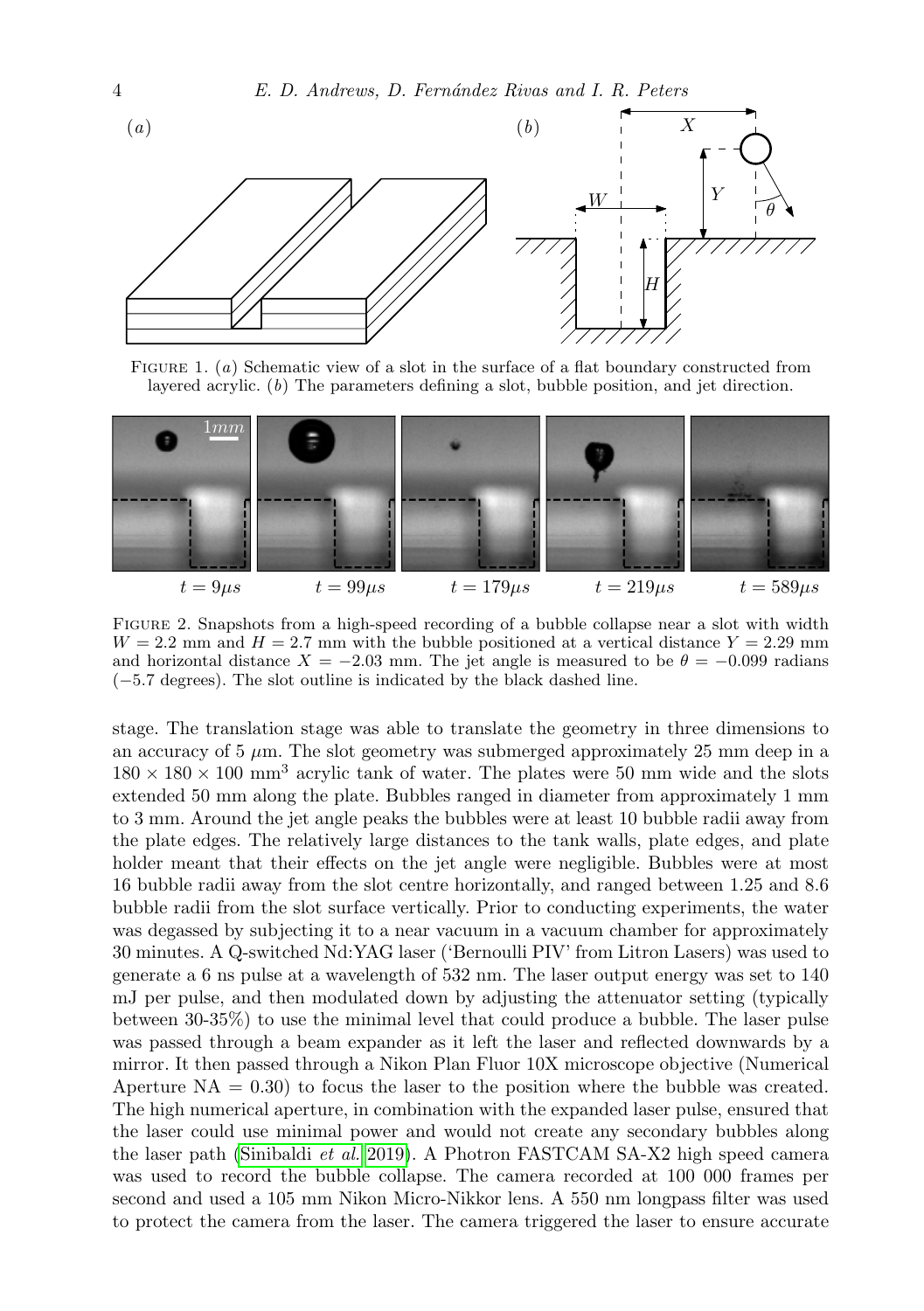

<span id="page-4-1"></span>Figure 3. Diagram of the experiment configuration. In addition to the equipment shown, a high speed camera observes the bubble collapse, which is back-lit by a 100W LED panel.

synchronising of the recording and the bubble collapse. For each bubble collapse, 100 frames were recorded, spanning 1 ms of time. A 100W LED panel was used to back-light the bubble collapse such that the bubble appears dark on a light background in the recorded images. Figure [2](#page-3-1) shows snapshots from one such recording.

Recordings were post-processed in Python to measure key characteristics such as the bubble size variation over time and the direction of the resulting jet. Initially the background was removed from each frame of the recording, and a threshold filter was applied to isolate the bubble. The number of pixels provided a measure of bubble size, and the geometric centre of the pixels provided the position of the bubble centroid. To determine the jet direction, a vector was taken between the centroid positions of the first and second maxima of the bubble size (at 99  $\mu$ s and 219  $\mu$ s in figure [2\)](#page-3-1) which is generally a good approximation of the nominal jet direction at a position and is straightforward to measure [\(Tagawa & Peters 2018\)](#page-21-14). From this analysis, and position measurements from the translation stage, graphs were produced characterising how the jet direction varied with bubble position and geometry characteristics.

# 3.2. Numerical Method

<span id="page-4-0"></span>The collapse of a gas or vapour bubble occurs on a timescale where viscous effects are not significant and the water can be considered incompressible for the majority of the collapse. This means that the collapse can be modelled by a velocity potential  $\phi$ . Various methods have been used to solve for this velocity potential. Simple potential flow models using mirror sinks have been used to predict the jet direction in limited geometries [\(Kucera & Blake 1990;](#page-20-10) [Tagawa & Peters 2018;](#page-21-14) [Molefe & Peters 2019\)](#page-20-14). More complex boundary integral methods and boundary element methods have been applied, typically to simulate how the surface of the bubble moves during collapse [\(Kucera &](#page-20-10) [Blake 1990;](#page-20-10) [Harris 1996;](#page-20-16) Li [et al.](#page-20-19) [2016;](#page-20-19) [Brujan](#page-20-13) et al. [2019\)](#page-20-13). In this research a simplified boundary element method is used to predict the jet direction without resolving how the surface of the bubble moves over time. This is similar to the mirror sink model employed by [Tagawa & Peters](#page-21-14) [\(2018\)](#page-21-14) and [Molefe & Peters](#page-20-14) [\(2019\)](#page-20-14) to compute jet direction but with an infinite distribution of 'mirror' sinks along the geometry boundary as in boundary element methods. This method combines the simplicity of the mirror sink model for finding the jet direction with the geometric versatility of boundary element methods. Using a simple model keeps the computational cost low, allowing for analysis of many different geometries across large parameter spaces. The method employed in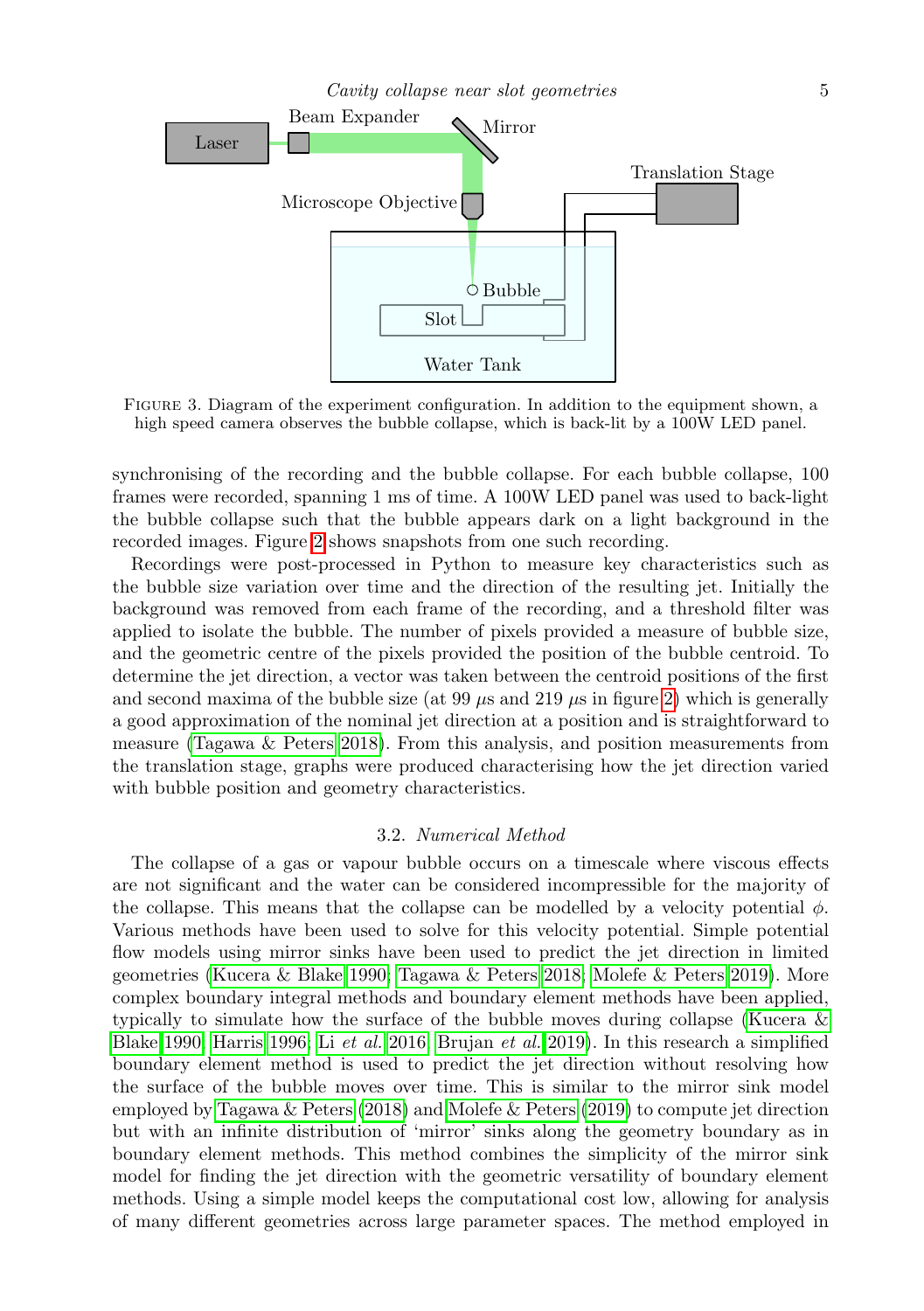this research is similar in form to that used by [Harris](#page-20-16) [\(1996\)](#page-20-16) but without solving for the bubble variation with time. Three key derivations are included here for completeness: the numerical method used (section [3.2.1\)](#page-5-0), the derivation of the effect of a panel on itself (section [3.2.2\)](#page-7-1), and the derivation of average bubble surface velocity for considering the effect of bubble size (section [3.2.3\)](#page-7-0).

# <span id="page-5-0"></span>3.2.1. Boundary Element Method

The boundary is modelled as an infinite distribution of sinks on the boundary surface with varying strength. The infinite distribution of sinks is divided into panels such that the strength of the sinks within a panel can be approximated by a constant strength across the whole panel. The strength of each panel is determined by asserting no flow through the boundary surface at the centre of every panel and solving the resulting system of linear equations. The derivation for these equations is shown here.

A sink at position  $\mathbf{x}_s$  induces a velocity  $\nabla \phi = \mathbf{u}$  at any position  $\mathbf{x} \neq \mathbf{x}_s$ 

<span id="page-5-1"></span>
$$
\mathbf{u} = \frac{m(\mathbf{x} - \mathbf{x}_s)}{4\pi |\mathbf{x} - \mathbf{x}_s|^3},\tag{3.1}
$$

where  $m$  is the volume flow rate of the sink, typically referred to as the sink strength.

The flow through a surface with normal vector  $\bf{n}$  is the scalar product of the velocity at that point, u, with the normal vector:

<span id="page-5-2"></span>
$$
\frac{\partial \phi}{\partial n} = \frac{\partial \phi}{\partial x} n_x + \frac{\partial \phi}{\partial y} n_y + \frac{\partial \phi}{\partial z} n_z = \mathbf{u} \cdot \mathbf{n}.
$$
 (3.2)

The velocity through the wall is a combination of the normal velocity from the bubble,  $\partial \phi_b/\partial n$ , and the normal velocity from the wall,  $\partial \phi_w/\partial n$ , which must sum to zero for the no-through-flow condition to be met:

$$
\frac{\partial \phi}{\partial n} = \frac{\partial \phi_b}{\partial n} + \frac{\partial \phi_w}{\partial n} = 0.
$$
\n(3.3)

Thus, the normal component of the velocity from the wall can be expressed as the negative of the normal component of the velocity potential from the bubble.

<span id="page-5-5"></span>
$$
\frac{\partial \phi_w}{\partial n} = -\frac{\partial \phi_b}{\partial n} \tag{3.4}
$$

To determine the normal velocity from the bubble at a position x, the results from equations [3.1](#page-5-1) and [3.2](#page-5-2) can be combined to give

<span id="page-5-4"></span>
$$
\frac{\partial \phi_b}{\partial n} = \mathbf{u}_b \cdot \mathbf{n} = \frac{m_b(\mathbf{x} - \mathbf{x}_b)}{4\pi |\mathbf{x} - \mathbf{x}_b|^3} \cdot \mathbf{n},\tag{3.5}
$$

where  $x_b$  is the position of the bubble.

Similarly, the velocity contribution from the wall can be expressed with the integral of the boundary sink strength density  $\sigma$  over the wall surface W.

<span id="page-5-3"></span>
$$
\frac{\partial \phi_w}{\partial n} = \iint\limits_W \sigma(\mathbf{x}_w) \frac{\mathbf{x} - \mathbf{x}_w}{4\pi |\mathbf{x} - \mathbf{x}_w|^3} \cdot \mathbf{n} \, \mathrm{d}W,\tag{3.6}
$$

where  $\mathbf{x}_w$  is a position on the wall surface.

The wall surface is expressed as a series of  $N$  panels, each with a constant sink strength density,  $\sigma_i$ , centroid position,  $\mathbf{x}_i$ , and an area,  $A_i$ . Thus, equation [3.6](#page-5-3) is approximated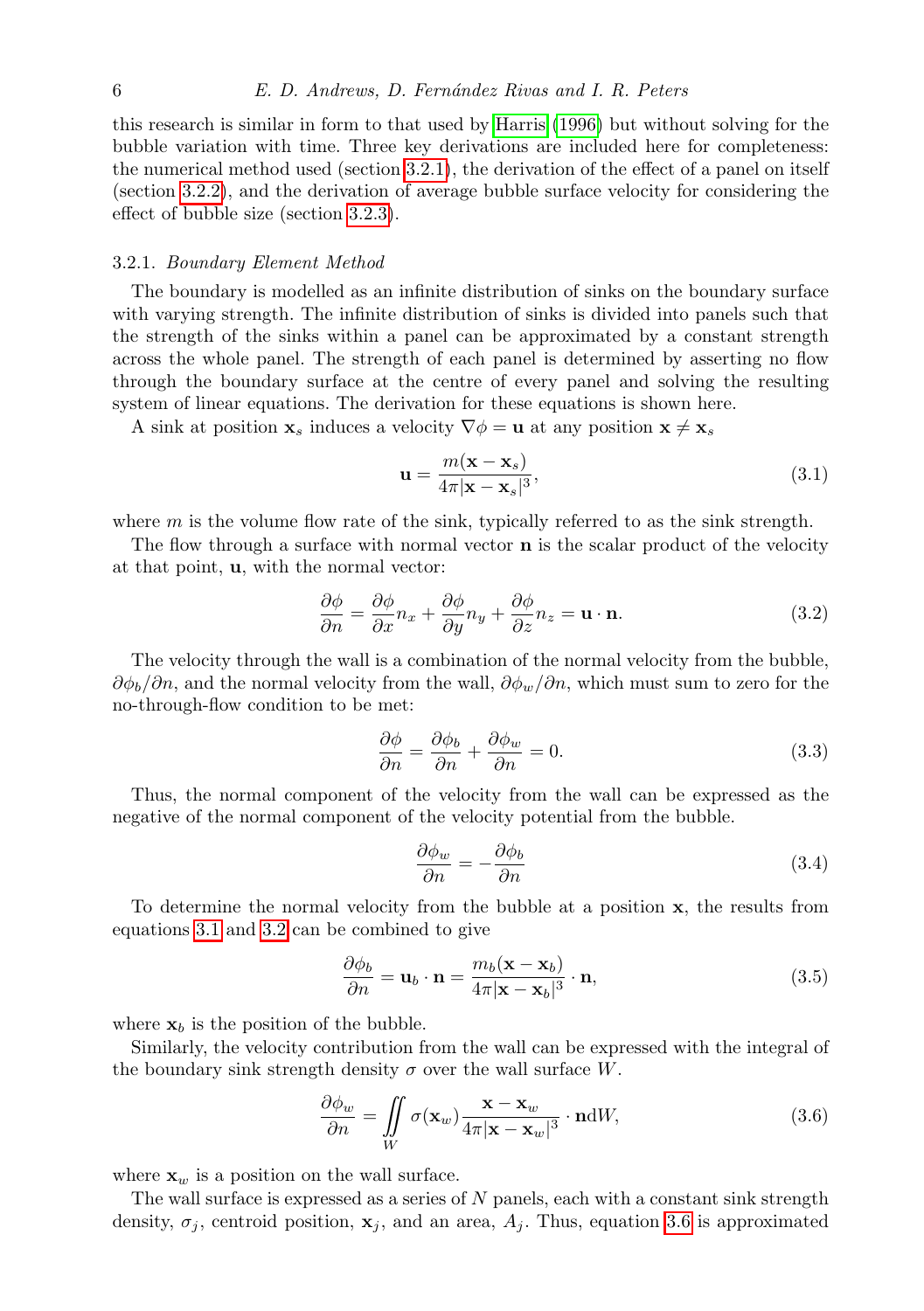by

<span id="page-6-0"></span>
$$
\frac{\partial \phi_w}{\partial n} = \sum_{j=1}^{N} \sigma_j \frac{A_j(\mathbf{x} - \mathbf{x}_j) \cdot \mathbf{n}}{4\pi |\mathbf{x} - \mathbf{x}_j|^3}.
$$
(3.7)

Substituting equations [3.5](#page-5-4) and [3.7](#page-6-0) into [3.4](#page-5-5) yields

$$
\sum_{j=1}^{N} \sigma_j \frac{A_j(\mathbf{x} - \mathbf{x}_j) \cdot \mathbf{n}}{4\pi |\mathbf{x} - \mathbf{x}_j|^3} = -m_b \frac{(\mathbf{x} - \mathbf{x}_b) \cdot \mathbf{n}}{4\pi |\mathbf{x} - \mathbf{x}_b|^3}.
$$
 (3.8)

This can be rewritten in terms of factors relating to the relative positions of each point. In this research, R denotes these factors such that

$$
R_j = \frac{A_j(\mathbf{x} - \mathbf{x}_j) \cdot \mathbf{n}}{4\pi |\mathbf{x} - \mathbf{x}_j|^3},\tag{3.9}
$$

$$
R_b = \frac{(\mathbf{x} - \mathbf{x}_b) \cdot \mathbf{n}}{4\pi |\mathbf{x} - \mathbf{x}_b|^3},\tag{3.10}
$$

and

<span id="page-6-1"></span>
$$
\sum_{j=1}^{N} R_j \sigma_j = -m_b R_b.
$$
\n(3.11)

In order to calculate the sink strength densities,  $\sigma_i$ , equation [3.11](#page-6-1) must be solved at a number of points on the boundary equal to the number of panels. For a reasonable distribution of points, and convenience, these points are selected to be the panel centroids. Defining  $R_{12}$  as the effect of the second panel at the centroid of the first panel, and so on, we write

<span id="page-6-3"></span>
$$
\begin{bmatrix}\nR_{11} & R_{12} & \ldots & R_{1N} \\
R_{21} & R_{22} & \ldots & R_{2N} \\
\vdots & \vdots & \ddots & \vdots \\
R_{N1} & R_{N2} & \ldots & R_{NN}\n\end{bmatrix}\n\sigma = -m_b\n\begin{bmatrix}\nR_{b1} \\
R_{b2} \\
\vdots \\
R_{bN}\n\end{bmatrix},
$$
\n(3.12)\n  
\n**6**\n**6**\n**7**\n**7**\n**8**\n**9**\n**1**\n**1**\n**1**\n**1**\n**1**\n**1**\n**1**\n**1**\n**1**\n**1**\n**1**\n**1**\n**1**\n**1**\n**1**\n**1**\n**1**\n**1**\n**1**\n**1**\n**1**\n**1**\n**1**\n**1**\n**1**\n**1**\n**1**\n**1**\n**1**\n**1**\n**1**\n**1**\n**1**\n**1**\n**1**\n**1**\n**1**\n**1**\n**1**\n**1**\n**1**\n**1**\n**1**\n**1**\n**1**\n**1**\n**1**\n**1**\n**1**\n**1**\n**1**\n**1**\n**1**\n**1**\n**1**\n**1**\n**1**\n**1**\n**1**\n**1**\n**1**\n**1**\n**1**\n**1**\n**1**\n**1**\n**1**\n**1**\n**1**\n**1**\n**1**\n**1**\n**1**\n**1**\n**1**\n**1**\n**1**\n**1**\n**1**\n**1**\n**1**\n

where each term of the *R* matrix is

<span id="page-6-2"></span>
$$
R_{ij} = \frac{A_j(\mathbf{x}_i - \mathbf{x}_j) \cdot \mathbf{n}_i}{4\pi |\mathbf{x}_i - \mathbf{x}_j|^3},\tag{3.14}
$$

which is undefined for any value  $i = j$ . This is resolved in section [3.2.2.](#page-7-1)

As with any system of linear equations, the system in equation [3.13](#page-6-2) could be solved in many ways. However, it is noted that the *R* matrix is fixed for any given geometry and is entirely independent of bubble position. Thus, if multiple bubble positions need to be evaluated for a single boundary geometry, a single inversion of the *R* matrix can be used to solve the system for all bubble positions using

$$
\boldsymbol{\sigma} = -m_b \boldsymbol{R}^{-1} \mathbf{R}_b. \tag{3.15}
$$

Although other methods would be faster for solving the system for a single position, this method is far more efficient when multiple bubble positions need to be solved.

This method generally performs well, as will be demonstrated in later sections, but is vulnerable to ill-conditioned systems in some cases. However, such systems can be identified using the condition number of the *R* matrix and avoided.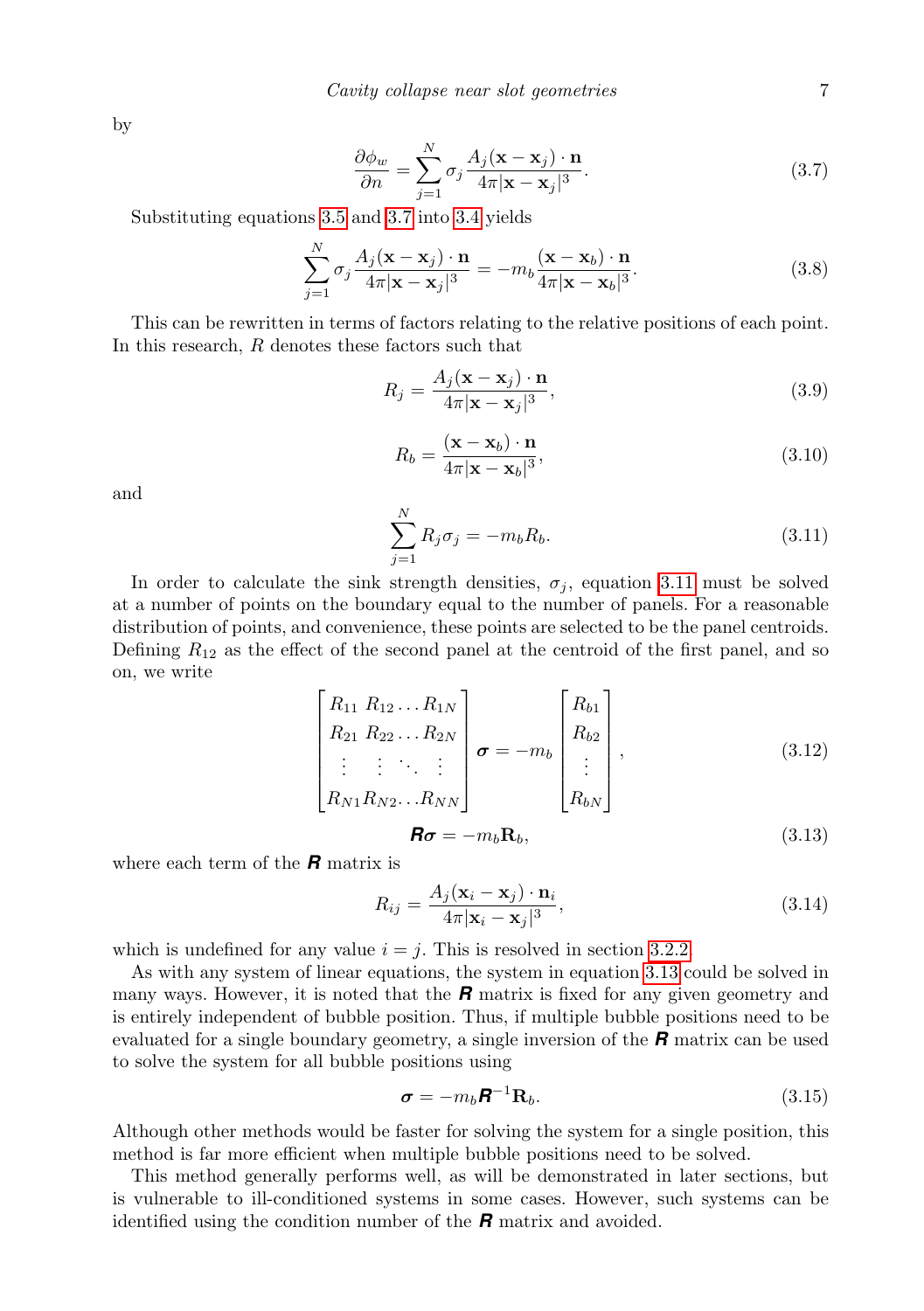

<span id="page-7-2"></span>Figure 4. A cross-section of a panel (dashed line) deformed such that the centroid is a hemisphere (solid line), with radius  $\epsilon$ , centred on the panel centroid.

#### <span id="page-7-1"></span>3.2.2. Panel Integral

The normal velocity induced by a panel at its own centroid is required in order to solve equation [3.12.](#page-6-3) For the majority of the panel this poses no issue; the velocity induced by a point that is not at the centroid is entirely tangential to the panel and so does not contribute to the normal velocity. However, the velocity induced by the centroid itself is undefined. Following the example of Brebbia  $\&$  Dominguez [\(2001\)](#page-19-3), the singularity can be resolved.

The panel is deformed such that the centroid is expanded into a hemisphere with radius  $\epsilon$ , as shown in figure [4.](#page-7-2) The velocity normal to the panel at the centroid becomes the integral of the normal velocity induced by the sink at the centroid position over the whole hemisphere.

For any point on the hemisphere, the velocity induced by the centroid sink is always normal to the surface. The normal velocity at any such point is thus

$$
\mathbf{u} \cdot \mathbf{n} = \frac{\sigma}{4\pi\epsilon^2}.\tag{3.16}
$$

For a circle on the hemisphere aligned parallel to the panel, with all points at an angle  $\varphi$  from the horizontal, the sum of velocities is

$$
u_{circle} = \frac{\sigma}{4\pi\epsilon^2} 2\pi \epsilon \cos(\varphi) = \frac{\sigma}{2\epsilon} \cos(\varphi).
$$
 (3.17)

This is integrated over the whole hemisphere to give

$$
u_{total} = \int_0^{\pi/2} \frac{\sigma}{2\epsilon} \cos(\varphi) \epsilon d\varphi = \frac{\sigma}{2} \int_0^{\pi/2} \cos(\varphi) d\varphi = \frac{\sigma}{2}, \tag{3.18}
$$

which is independent of the hemisphere radius,  $\epsilon$ . As  $\epsilon \to 0$ , the velocity induced by the panel at its own centroid is a constant  $\sigma/2$  and so the relative position factor is  $R = 0.5$ .

# <span id="page-7-0"></span>3.2.3. Average Surface Velocity

Previous research [\(Tagawa & Peters 2018;](#page-21-14) [Molefe & Peters 2019\)](#page-20-14) has shown that the jet direction is accurately predicted by the velocity that the mirror sinks induce at the position of the bubble centroid.

The jet direction is aligned with the bubble translation velocity which is defined as the velocity of the centroid. We define the centroid as the average position of the bubble surface, so the velocity of the centroid is the average velocity of the bubble surface. In this section, it is shown that the induced velocity at the centroid of a spherical bubble is equal to the average velocity of the bubble surface, independent of bubble size. A more rigorous version of this derivation may be found in appendix [A.](#page-17-0)

The velocity induced by any individual sink on a point is given by

$$
\mathbf{u} = -\frac{m\mathbf{r}}{4\pi|\mathbf{r}|^3},\tag{3.19}
$$

where **r** is the vector from the sink to the point.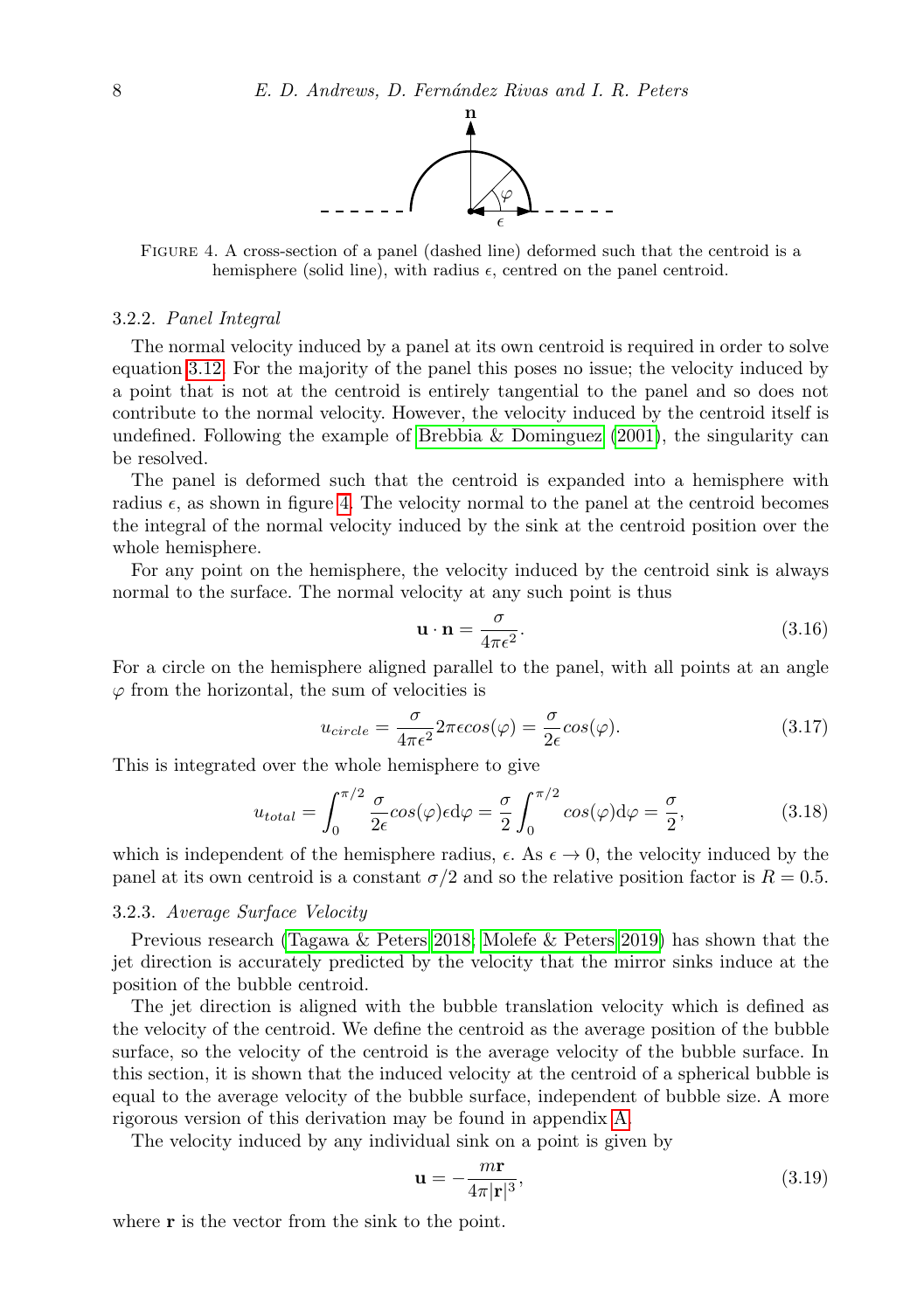By integrating u over a sphere it can be shown that the total velocity on the surface of the sphere is

$$
\mathbf{u}_{total} = -m \frac{\mathcal{R}^2 \mathbf{d}}{|\mathbf{d}|^3},\tag{3.20}
$$

where  $\mathcal R$  is the radius of the sphere and **d** is the vector from the sink to the bubble centroid.

The average velocity on the surface of the sphere is thus the total velocity divided by the surface area of the sphere,

$$
\mathbf{u}_{avg} = \frac{\mathbf{u}_{total}}{4\pi \mathcal{R}^2} = -\frac{m\mathcal{R}^2 \mathbf{d}}{4\pi \mathcal{R}^2 |\mathbf{d}|^3} = -\frac{m\mathbf{d}}{4\pi |\mathbf{d}|^3},\tag{3.21}
$$

which is equal to the velocity induced by the sink at the bubble centroid.

Due to the properties of potential flow, the velocity induced by every sink is simply a linear summation of the velocity induced by each individual sink. Thus, the average surface velocity of a sphere induced by a combination of sinks is equal to the velocity at the centre of the sphere. It is noted that the bubble sink itself does not contribute to the average surface velocity as all components cancel out.

# <span id="page-8-0"></span>4. Results and Discussion

#### 4.1. Numerical Results

Using the boundary element method described in section [3.2,](#page-4-0) the jet direction can be modelled for given geometric parameters. Up to 20 000 panels were used to model the boundary, with a distribution such that there were more panels near the slot than towards the edges of the plate. The Python implementation of the boundary element method developed for this research runs on a standard desktop computer, where the primary limitation is the memory required to store the matrices.

Figure [5](#page-9-0) shows a contour plot of the jet angle for a slot with a square cross-section  $(h = 1)$ . As predicted qualitatively, the jet is directed towards the boundary but angled away from the slot. Three main regimes are revealed. Close to the boundary but far from the slot (low  $y$ , high  $x$ ) the jet angle is dominated by the flat boundary and is not significantly affected by the slot. This leads to a very low jet angle. Near the centre of the slot the geometric symmetry dominates, again leading to low jet angles. The third regime is between these two, where the bubble is far enough from the centre that symmetry does not dominate, and positioned such that the slot has a significant effect relative to the flat boundary.

In order to more easily quantify this shape, and for simpler comparison to experimental results, slices of the  $\theta$  contour are taken with constant y and a range of x. One such slice is shown in figure [5b](#page-9-0) and is the form in which data will be presented hereafter. As in the contour plot, this plot shows that the jet tends to be directed straight at the boundary when the bubble is far from the slot. As the bubble approaches the slot the jet is angled away from the slot centre down to a negative peak jet angle. After the peak the jet angle tends back towards zero, crossing zero at the centre point. The jet angle then increases to an equal and opposite peak on the other side of the slot due to the symmetry of the geometry.

Using the normalised geometric parameters, two sets of numerical predictions have been plotted in figures [6](#page-10-0) and [7](#page-11-1) to show how the jet angle curve varies with  $h$  and  $y$ .

Figure [6a](#page-10-0) shows that the peak jet angle increases as the normalised slot height,  $h$ , increases. This is because the slot contains more fluid and so its relative impedance is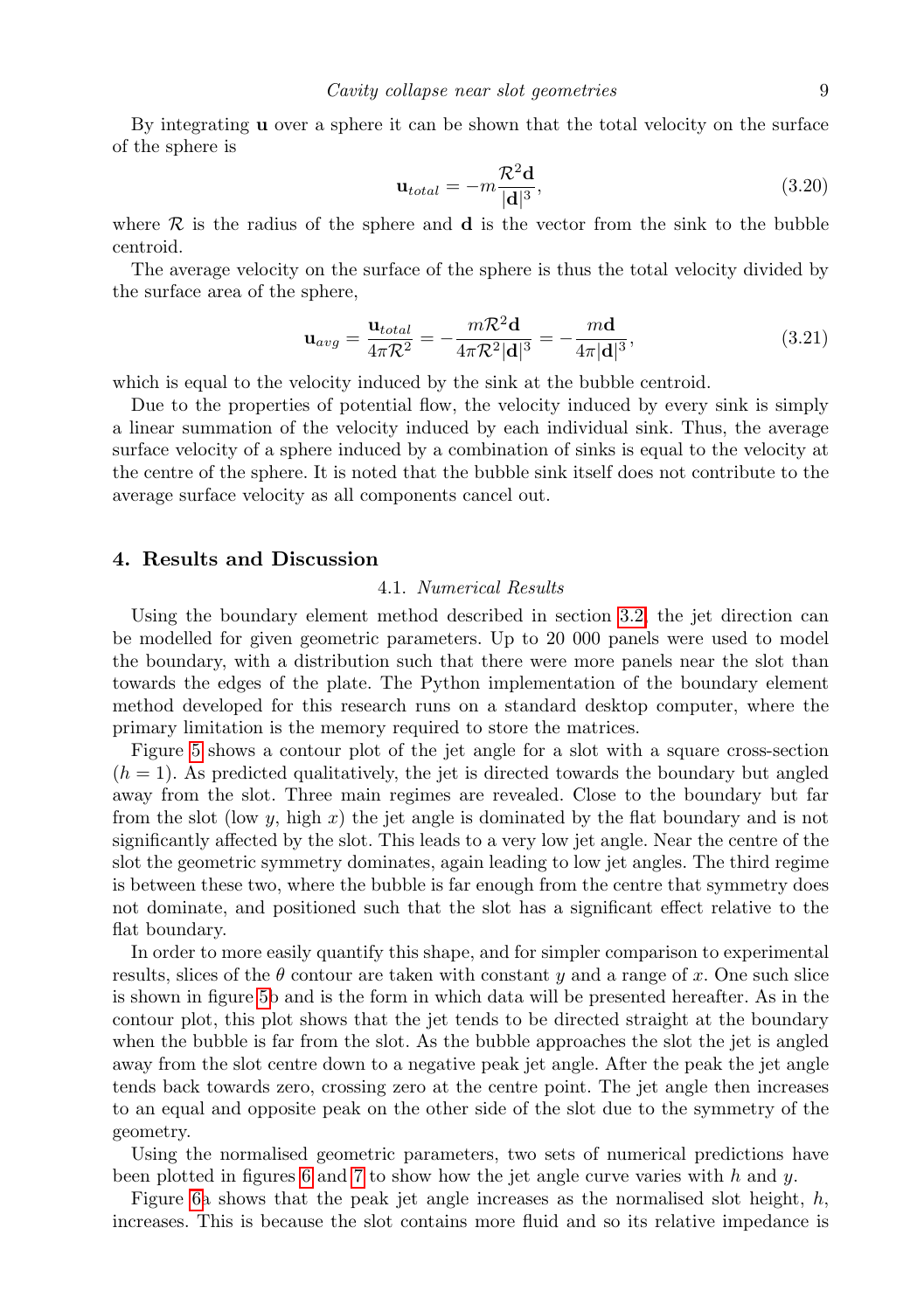

<span id="page-9-0"></span>FIGURE 5. (a) A contour plot of  $\theta$  as a function of x and y. The slot, with  $h = 1$ , is represented by the black line, with points plotted at the panel centroids. Very close to the boundary the jet angle is more strongly affected by individual panel sinks rather than the boundary as a whole leading to the more rapid variations visible near the boundary. (b) A plot of  $\theta$  against x for  $y = 1$ , corresponding to the black dashed line on the contour plot in  $(a)$ .

decreased. The position of the peak moves closer to the slot as the height is increased. These curves have a similar shape, which can be characterised by two parameters defining the peak. For a given y and h, the maximum value of  $\theta$  is  $\theta^*$  and occurs at  $x = x^*$ . Thus,  $\theta$  can be normalised with  $\theta^*$ , and x can be normalised with  $x^*$ .

$$
\hat{\theta} = \frac{\theta}{\theta^{\star}}, \hat{x} = \frac{x}{x^{\star}} \tag{4.1}
$$

When these curves are normalised, as shown in figure [6b](#page-10-0), they collapse down to being very close to the same curve, with the exception of the data with the lowest height  $(h = 0.5).$ 

Figure [7a](#page-11-1) shows that the peak jet angle,  $\theta^*$ , increases as the normalised vertical distance away,  $y$ , decreases. This is because the bubble is closer to the boundary and so is more strongly affected. The position of the peak,  $x^*$ , moves further from the slot as the vertical distance away is increased. When these curves are normalised, as shown in figure [7b](#page-11-1), they also collapse down to being very close to the same curve, with the exception of the data closest to the boundary  $(y = 0.5)$ .

It is noted that the  $h = 1$  curves in figure [6](#page-10-0) are the same as the  $y = 1$  curves in figure [7](#page-11-1) showing that the curves from both figures collapse to the same curve.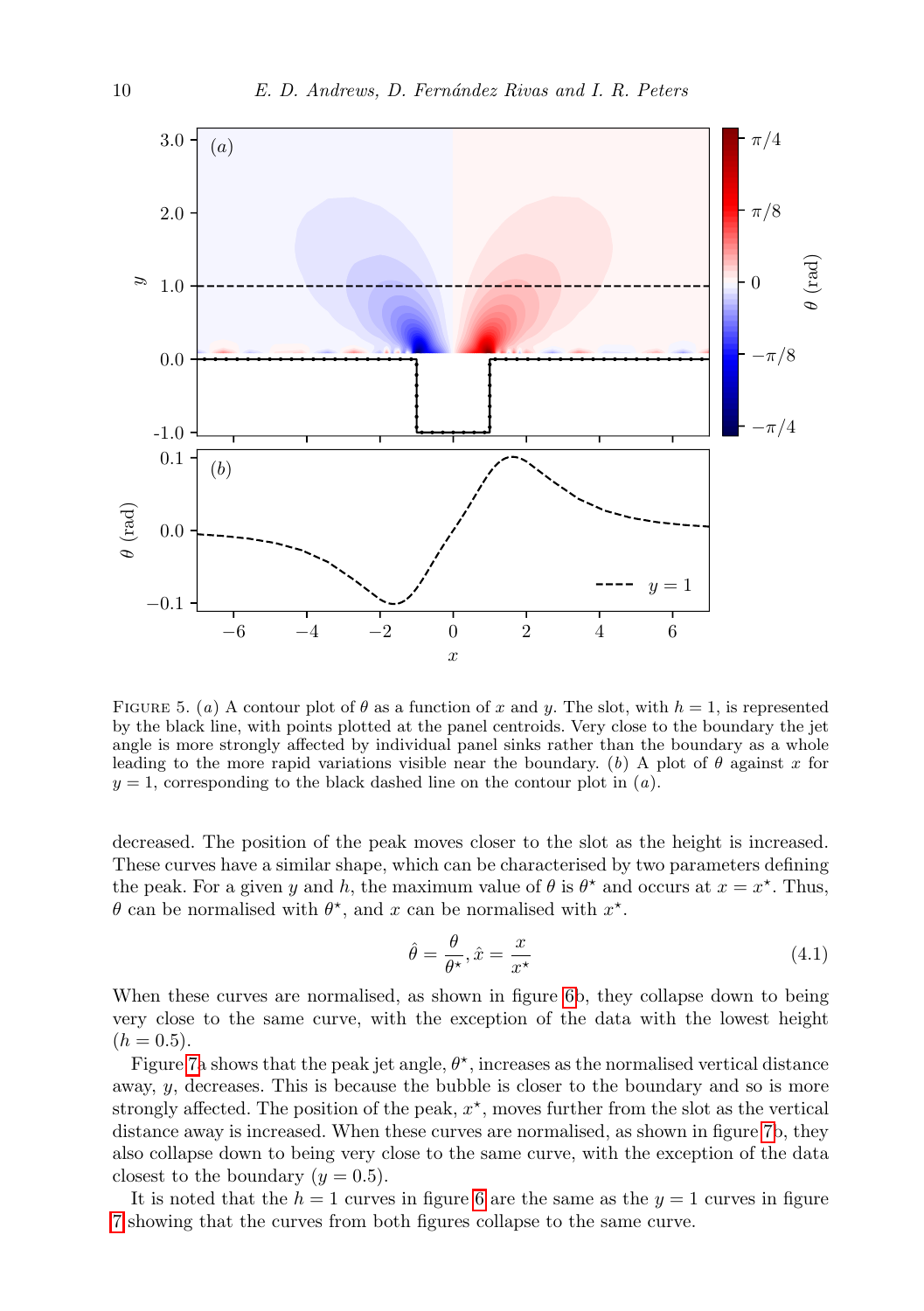

<span id="page-10-0"></span>FIGURE 6. (a)  $\theta$  against x for a range of slot geometries characterised by h and a fixed value of  $y = 1$ . The slot boundaries are indicated by the dashed vertical lines  $(x = -1, x = 1)$ . (b) Normalised  $\theta$ ,  $\hat{\theta}$ , against normalised x,  $\hat{x}$ , for the same values of h. The curves collapse well onto one curve when normalised. The  $h = 1$  curves here are the same as the  $y = 1$  curves in figure [7.](#page-11-1)

As mentioned, the curves collapse except for bubbles very close to the boundary, or with slots that have a low height. For these cases, the effect of the slot can be treated as two opposing steps with a relatively large separation. A single step would cause a single jet angle peak. When the effects of two peaks with opposite signs are combined, the gradient in the middle depends on the separation of the peaks. If the peaks are very close, then the peaks blend together resulting in the collapsed shapes seen in figures [6b](#page-10-0) and [7b](#page-11-1). If, however, the peaks are far apart then a pronounced kink in the curve appears at the middle of the slot, as shown by the  $h = 0.5$  curve in figure [6](#page-10-0) and the  $y = 0.5$  curve in figure [7.](#page-11-1) When bubbles are close to the boundary the effects of each side of the slot are relatively more separated, as is also the case for low height slots. Most slots have  $h \geq 1$ and  $y \geq 1$  where the peaks merge giving the collapsed curve shape; only these curves will be considered in further analysis.

As the curves in figures [6](#page-10-0) and [7](#page-11-1) collapse well onto the same curve,  $\theta^*$  and  $x^*$  can be used to characterise the variation of the jet angle with the parameters  $h$  and  $y$ . Two contour plots in figure [8](#page-12-1) show  $\theta^*$  and  $x^*$  plotted as functions of h and y.

Figure [8a](#page-12-1) shows that the maximum jet angle,  $\theta^*$ , depends most strongly on the dimensionless vertical bubble position,  $y$ . As  $y$  increases, with the bubble moving far from the slot, the maximum jet angle tends towards zero. As  $y$  tends towards zero, the maximum jet angle increases very rapidly, but is bounded by the solution for a convex right-angle corner as would be the case for a bubble at  $y = 0$  as  $x \to 1^-$ .

Figure [8a](#page-12-1) shows a weaker dependence of maximum jet angle on the dimensionless slot height,  $h$ , compared to the dependence on  $y$ . As  $h$  increases, the maximum jet angle tends towards a limit, as can be observed in the contour, showing only a dependence on  $y$  for large values of  $h$ . The figure also shows that the maximum jet angle tends to zero as h tends to zero which is expected as the slot becomes a flat plate.

Figure [8b](#page-12-1) shows the dependence of the position of the maximum jet angle,  $x^*$ , on both y and h.  $x^*$  increases approximately linearly with y, as might be predicted from figure [5a](#page-9-0). For low values of h the gradient of the linear relationship changes, but as h increases the gradient tends towards 1 (this can be seen in figure [13b](#page-16-0) where the gradient of the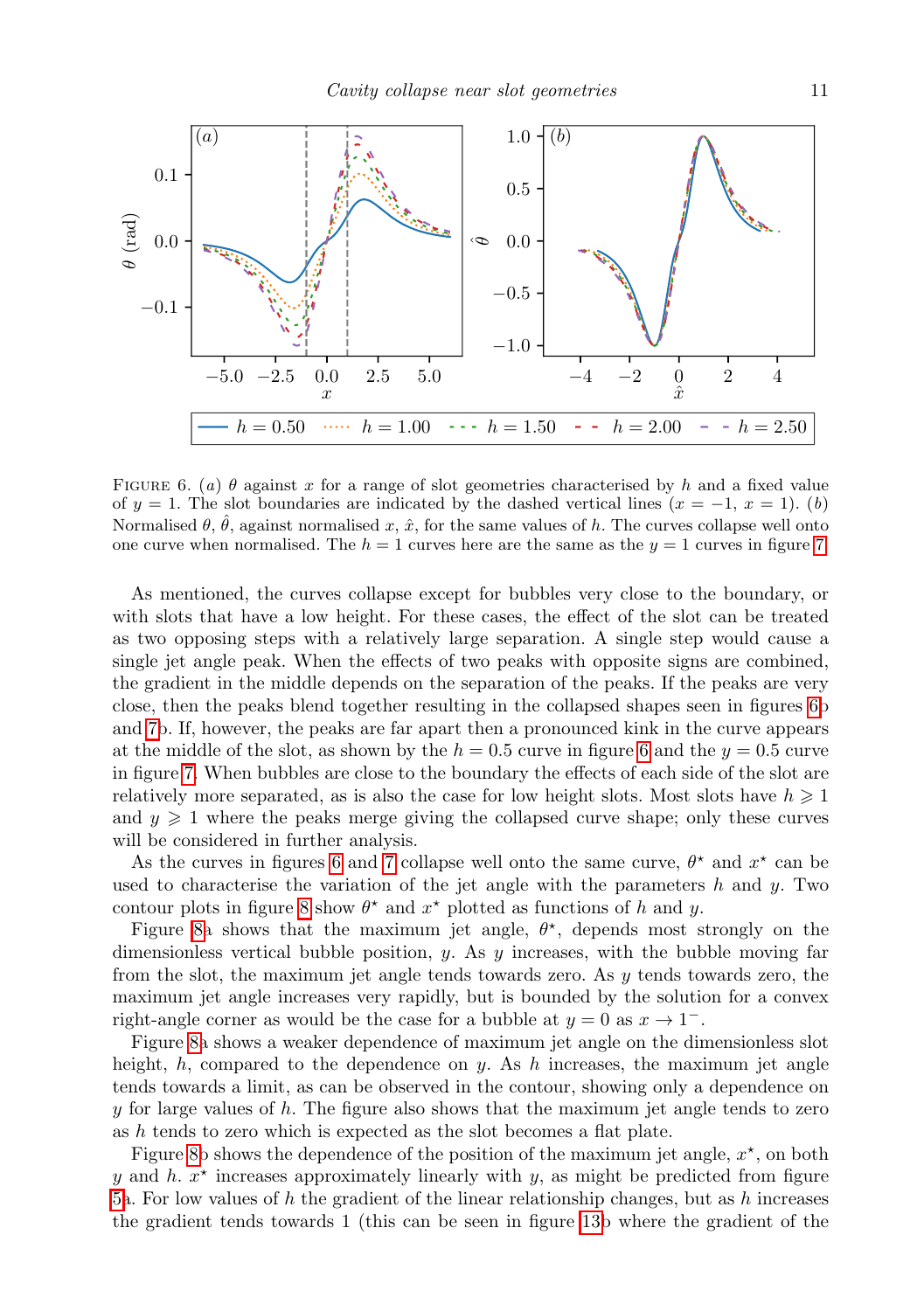

<span id="page-11-1"></span>FIGURE 7. (a)  $\theta$  against x for a range of slot geometries characterised by y and a fixed value of  $h = 1$ . The slot boundaries are indicated by the dashed vertical lines  $(x = -1, x = 1)$ . (b) Normalised  $\theta$ ,  $\hat{\theta}$ , against normalised x,  $\hat{x}$ , for the same values of y. The curves collapse well onto one curve when normalised. The  $y = 1$  curves here are the same as the  $h = 1$  curves in figure [6.](#page-10-0)

 $x^*$ -y line is approximately 1). It is noted that, for very low jet angles, the position of the peak becomes more sensitive to numerical errors and imperfect boundary conditions, such as the edges of the plate. Very low jet angles are found at low h and high  $y$  values, in the top left corners of the contour plots in figure [8.](#page-12-1)

Both  $\theta^*$  and  $x^*$  exhibit limiting behaviour as h increases. This suggests that at some point increasing the height of the slot will have a negligible effect on the jet angle. Even for lower values of  $h$ , the variation with  $h$  is typically much less significant than with  $y$ .

# 4.2. Experimental Results

<span id="page-11-0"></span>Experiments were conducted by performing a horizontal sweep over a selected slot at fixed vertical distances  $Y$ . The horizontal positions tested were selected to focus most of the data around both  $\theta$  peaks and to observe the behaviour at a large horizontal distance on at least one side of the slot. Each position was tested multiple times; for most experiments there were five repeats.

In order to understand the stochastic variation of  $\theta$  that occurs at each position, two series of experiments were conducted with 50 repeats at each position. From this data it was observed that the standard deviation of jet angle is reasonably consistent for all positions and conforms well to the normal distribution. We did not observe a dependence of jet angle variation on the magnitude of the bubble displacement. This standard deviation was therefore applied to the remainder of the data to provide statistical error bars that show a 99% confidence interval of the mean at each position based on the number of repeats at those positions.

A second order polynomial curve fit was applied around each of the two peaks of the  $\theta$ -x curve. As the geometry is symmetrical the two peaks should be equal and opposite; the peak on the negative x side should have a negative  $\theta$  value of the same magnitude as on the positive  $x$  side. Thus, if the polynomial curve fits on each side are slightly offset from being symmetrical, all of the data can be shifted by the offset in both  $\theta$  and x to achieve symmetry. Offsets in  $\theta$  are most likely caused by misalignments in the experiment. Other possible sources of asymmetry would cause offsets of much lower magnitudes than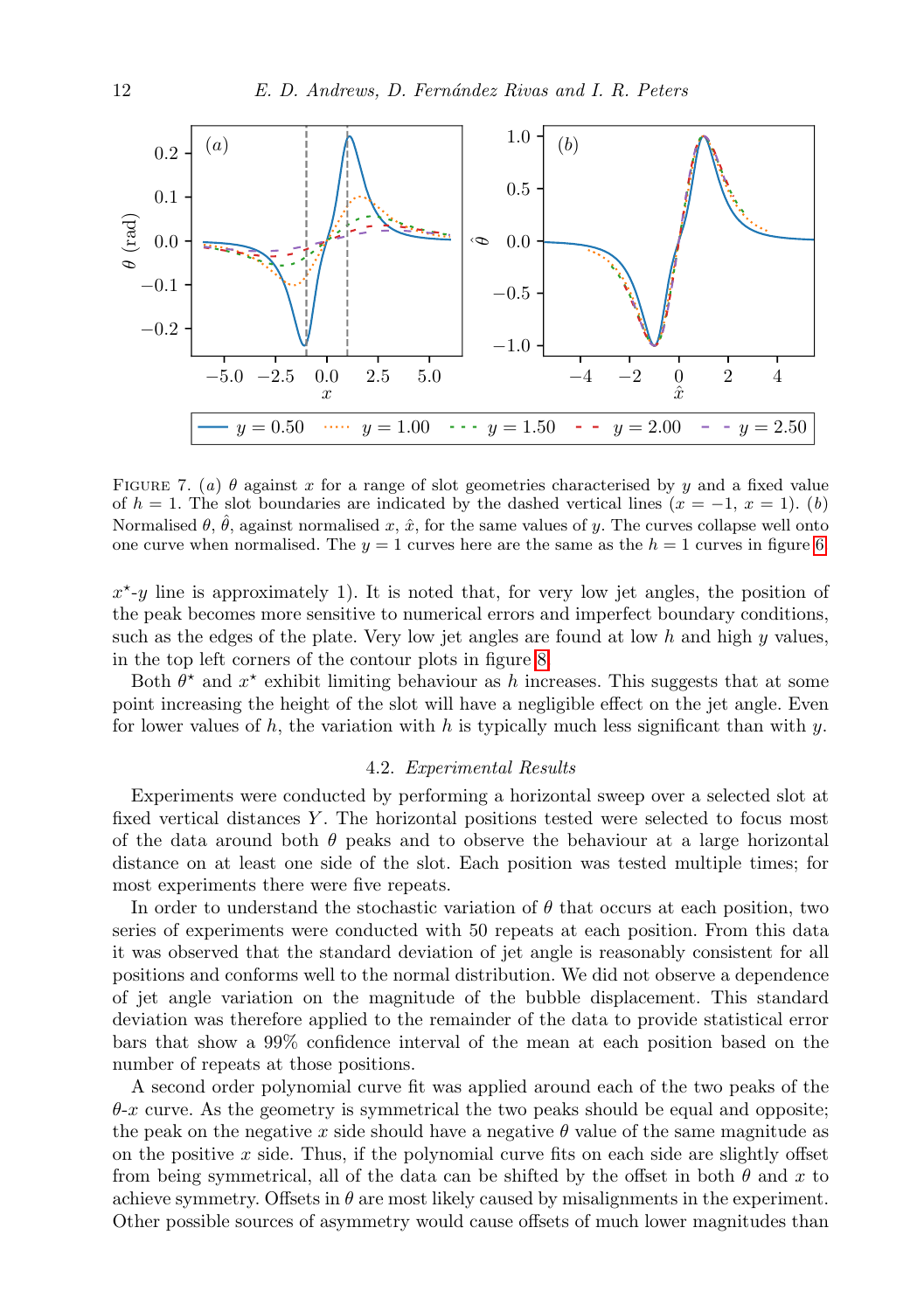

<span id="page-12-1"></span>FIGURE 8. Contour plots of peak jet angle,  $\theta^*$ , and peak jet angle position,  $x^*$ , as functions of non-dimensional vertical distance,  $y$ , and non-dimensional slot height,  $h$ .

even minor misalignments. In addition to correcting for misalignments, low quality data can be identified by very large curve fit offsets. The curve fit from one side, mirrored in both axes, should fit the data from the opposite side. If this is not the case then it can be concluded that the data is of a low quality and thus neglect it from further analysis. Of the data collected in this research, horizontal sweeps at three y values for the W2H6 geometry were neglected on this basis and thus not presented here.

Data was gathered for both peaks so that this symmetry analysis could be conducted. However, only one side of the slot was tested to a greater horizontal distance as the behaviour in this region is already well understood. An example sweep with the curve fit plotted is shown in figure [9.](#page-13-0) In this example the peaks are slightly offset from being symmetrical, so the data would be shifted before conducting further analysis.

The geometries tested are shown in table [1](#page-13-1) and the jet angle data is summarised in figure [10.](#page-14-0) The experimental results follow the same qualitative trends as the numerical predictions. There is a negative jet angle peak on the left side of the slot, and a positive jet angle peak on the right. The magnitude of jet angle peak increases as y decreases and h increases. The position of the jet angle peak increases as  $y$  increases, but it is more difficult to discern how the position varies with h.

#### 4.3. Comparison

<span id="page-12-0"></span>We will now proceed to directly compare our experimental data to the numerical results.

Figure [11](#page-15-0) shows a direct comparison between four experimental data curves and boundary element method predictions for the same geometric parameters. These plots show a good agreement between predicted curves and experimental results. The most significant difference is for the W4H12 geometry where the experimental data has a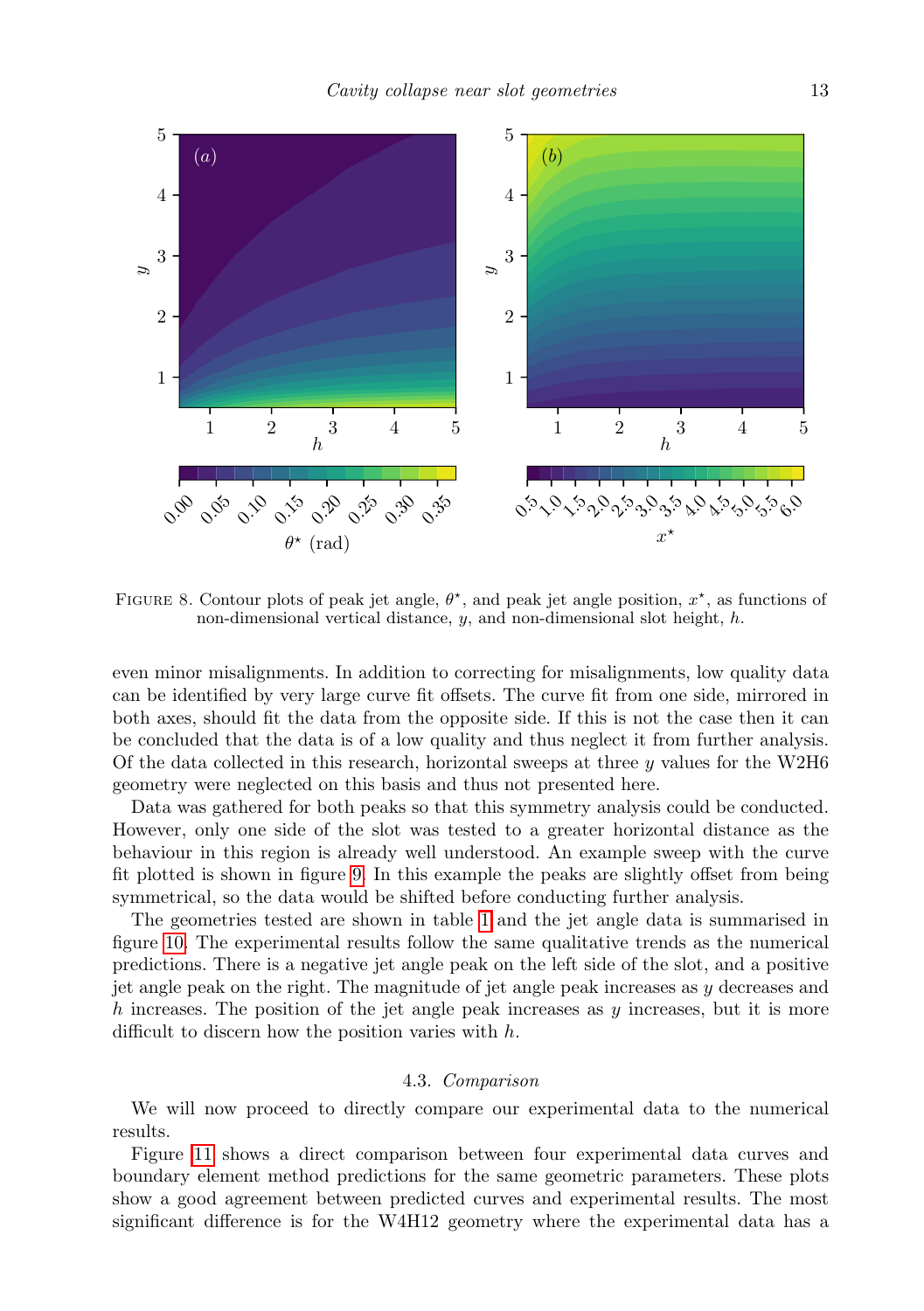

<span id="page-13-0"></span>FIGURE 9. An example curve fit on data using slot 'W2H3a' from table [1](#page-13-1) ( $W = 2.2$  mm,  $H = 2.7$  mm). The bubble was positioned at a vertical distance  $Y = 2.81$  mm. The points are the experimental data and the lines are the two curve fits. The slot boundaries are indicated by the dashed vertical lines  $(x = -1, x = 1)$ .

| Label                                                                                   |      |       | $W$ (mm) $H$ (mm) $Y$ values measured (mm)                     | h    | Y                |
|-----------------------------------------------------------------------------------------|------|-------|----------------------------------------------------------------|------|------------------|
| W1H3                                                                                    | 1.23 | 2.74  | 1.94, 2.91, 3.89                                               | 2.23 | 1.58, 2.37, 3.16 |
| W2H3a                                                                                   | 2.20 | 2.70  | 1.77, 2.29, 2.81, 3.32, 3.84 1.23 0.80, 1.04, 1.28, 1.51, 1.75 |      |                  |
| W2H3b                                                                                   | 2.20 | 2.90  | 2.66, 3.68                                                     | 1.32 | 1.21, 1.67       |
| W2H6                                                                                    | 2.20 | 5.40  | 1.52, 1.99                                                     | 2.45 | 0.69, 0.90       |
| W2H9                                                                                    | 2.14 | 8.21  | 1.66, 2.66                                                     | 3.84 | 0.78, 1.24       |
| W2H12                                                                                   | 2.20 | 11.50 | 2.63                                                           | 5.23 | 1.20             |
| W4H12                                                                                   | 4.20 | 11.47 | 2.43, 3.43                                                     | 2.73 | 0.58, 0.82       |
| TABLE 1. Measurements of geometries used. Labels refer to the nominal width and height. |      |       |                                                                |      |                  |

<span id="page-13-1"></span>steeper gradient on the outer sides of the peaks, but the magnitude and position of the peak is well predicted. It is noted that the W4H12 data in general has a steeper peak curve than other experimental data when compared to numerical results. There is a tendency for the numerical model to under-predict the magnitude of the jet angle peak, although the peak position is generally predicted well. On average, across all 17 horizontal sweeps presented here, the numerical model under-predicted  $\theta^*$  by 13 % and  $x^*$  by 2.6 %.

All experimental data collapses onto a single curve when the experimental data is normalised with the peak values  $x^*$  and  $\theta^*$ , which were determined using the previously described curve fitting method. Figure [12](#page-16-1) shows all of the data normalised and compared to the normalised prediction curve that matches all predictions with  $h \geq 1$  and  $y \geq 1$ . The experimental data collapses very well, validating the collapse observed from the numerical predictions. Although the numerical prediction curve has a slightly higher normalised jet angle on the outer sides of the peaks, the collapsed experimental data curve matches the numerical curve remarkably well. The variations in the normalised curve observed numerically at very low h and at very low  $y$  would likely not be visible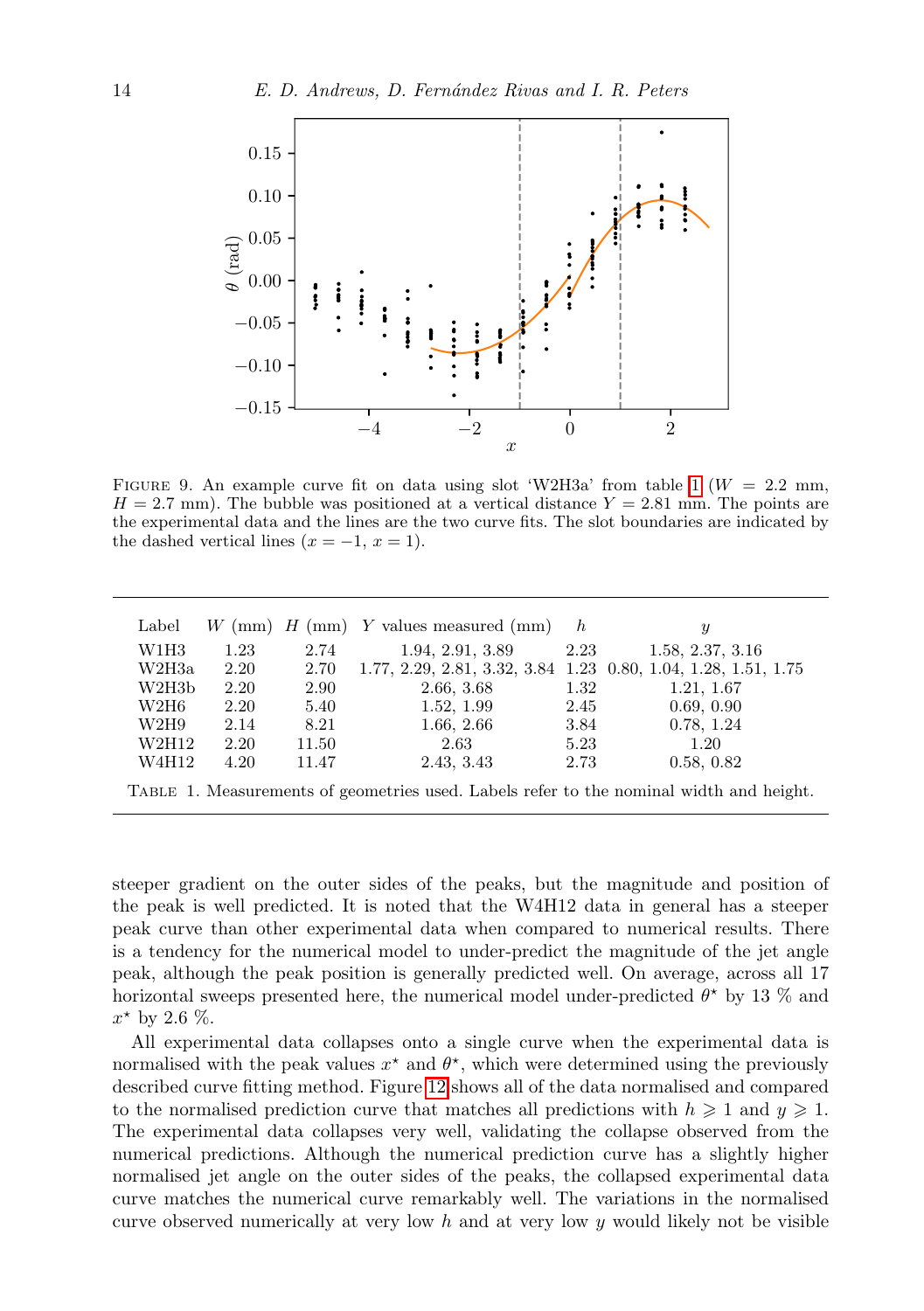

<span id="page-14-0"></span>FIGURE 10.  $\theta$  plotted against x for all experimental data from table [1.](#page-13-1) The slot boundaries are indicated by the dashed vertical lines  $(x = -1, x = 1)$ . Data is coloured by y value; peak  $\theta$ decreases as y increases. (a) W1H3: blue  $y = 1.58$ , orange  $y = 2.37$ , green  $y = 3.16$ . (b) W2H3a: blue  $y = 0.80$ , orange  $y = 1.04$ , green  $y = 1.28$ , red  $y = 1.51$ , purple  $y = 1.75$ . (c) W2H3b: blue  $y = 1.21$ , orange  $y = 1.67$ . (d) W2H6: blue  $y = 0.69$ , orange  $y = 0.90$ . (e) W2H9: blue  $y = 0.78$ , orange  $y = 1.24$ . (f) W2H12: blue  $y = 1.20$ . (q) W4H12: blue  $y = 0.58$ , orange  $y = 0.82$ .

in the experimental data due to the magnitude of the error compared to the magnitude of the variations.

A comparison between numerically predicted  $\theta^*$  and  $x^*$  trends and experimental results is shown in figure [13.](#page-16-0) Here  $\theta^*$  and  $x^*$  have been calculated using the curve fitting method described in section [4.2.](#page-11-0) The error bars in this figure are based on the error distribution from large amounts of data, synthesised using the numerical model, with similar properties to experimental data. It is also noted from the synthesised data that the curve fit has a tendency to over-estimate the peak position. The results are compared for the same  $h$  values as the experimental data and the same range of  $\gamma$  values as figure [8.](#page-12-1) These results generally show a good agreement between the numerical and experimental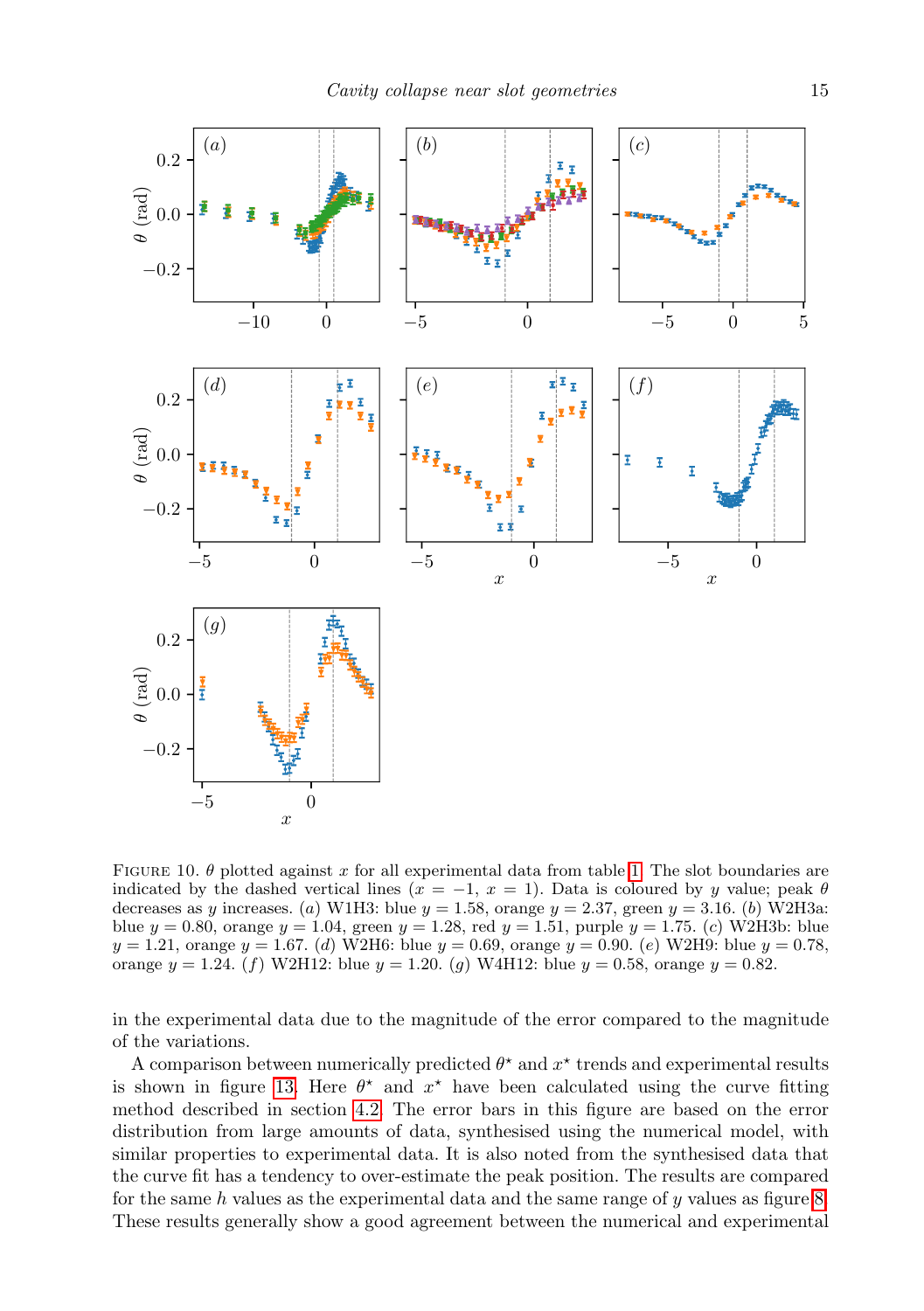

<span id="page-15-0"></span>Figure 11. Experimental data for a series of slots from table [1.](#page-13-1) This data is compared to numerical predictions for the same configurations. Experimental data is plotted as points with error bars, numerical model predictions are plotted as solid lines. The slot boundaries are indicated by the dashed vertical lines  $(x = -1, x = 1)$ . Geometries are ordered by h value. (a) W2H3a,  $h = 1.23$ ,  $y = 1.28$ . (b) W1H3,  $h = 2.23$ ,  $y = 2.37$ . (c) W4H12,  $h = 2.73$ ,  $y = 0.58$ . (d) W2H12,  $h = 5.23, y = 1.20$ .

results. The most significant difference is that the numerical prediction underestimates the  $\theta^*$  values for W1H3. This is to be expected as a similar discrepancy is observed in figure [11.](#page-15-0)

Overall, the model tends to under-predict the jet angle, but performs well on the curve shape and trends. The position of the maximum jet angle,  $x^*$ , is especially well predicted.

# 5. Conclusion

We have investigated the collapse of bubbles near a slot geometry using experiments and a simple numerical model. Our main observation is the variation of the jet angle with the horizontal position of the bubble. At the center of the slot the jet is directed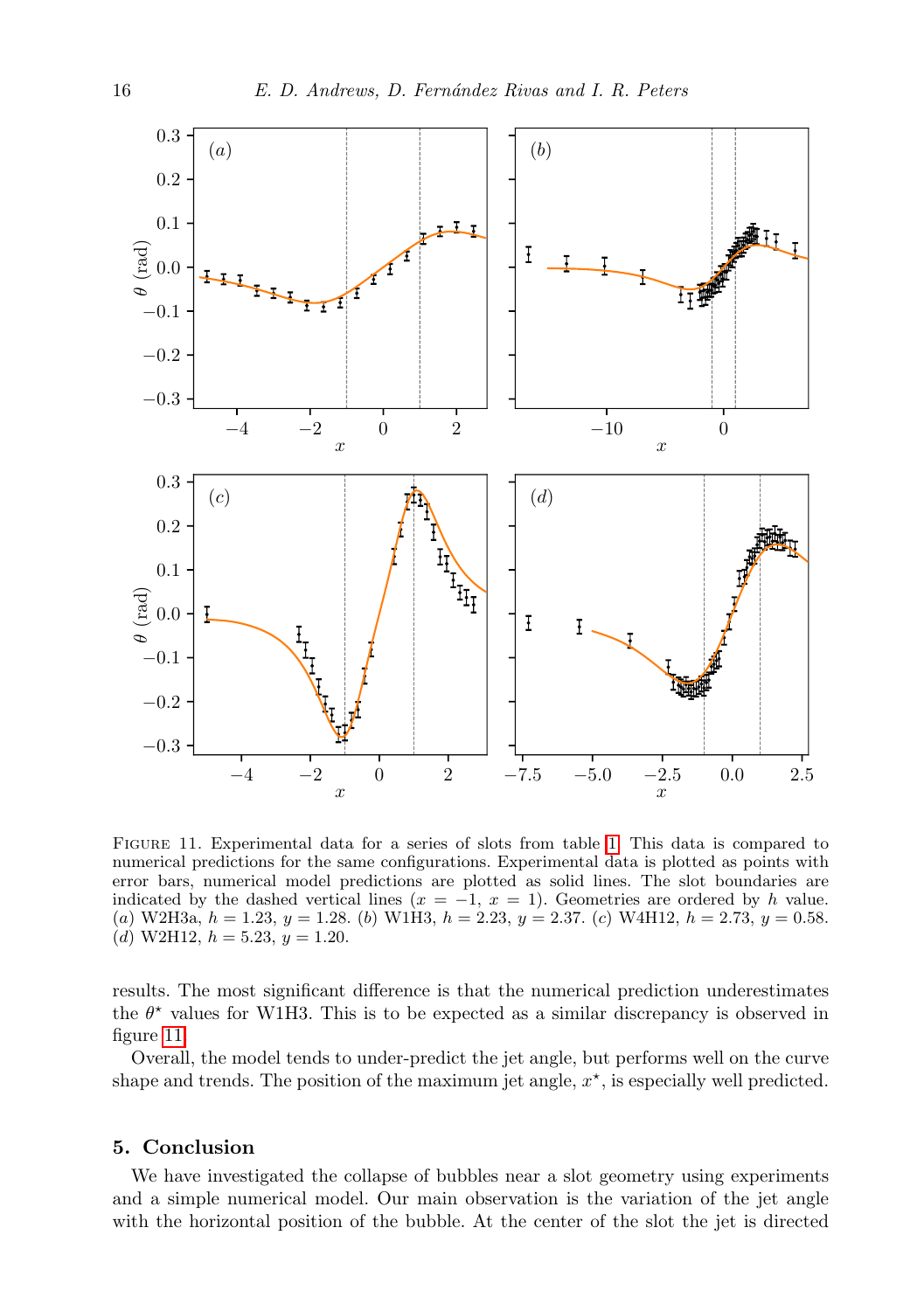

<span id="page-16-1"></span>FIGURE 12. Experimental results from all geometries, each with a range of  $y$ , showing normalised jet angle,  $\hat{\theta}$ , against normalised horizontal position,  $\hat{x}$ . This is compared to the collapsed numerical curve that matches all numerical curves for  $y \geq 1$  and  $h \geq 1$ . The experimental results collapse down onto one curve and match the numerical prediction.



<span id="page-16-0"></span>Figure 13. Experimental data points from two slots compared with boundary element method predictions for the same configurations. (a) Peak jet angle,  $\theta^*$ , as a function of y. (b) Position of peak jet angle,  $x^*$ , as a function of y. Slot W1H3 has  $h = 2.23$ . Slot W2H3a has  $h = 1.23$ . Experimental data is plotted as dots, numerical model predictions are solid lines.

straight downwards due to symmetry and far from the slot the surface acts as a flat boundary so the jet is also directed downwards. Between these two limits there is a peak jet angle deflection, angled away from the slot. The peak jet angle and position of the peak jet angle both tend to a limiting value as the slot height increases. This shows that, for slots of sufficient height, the jet angle depends only on the bubble position. As the vertical position of the bubble increases, the peak jet angle decreases and the horizontal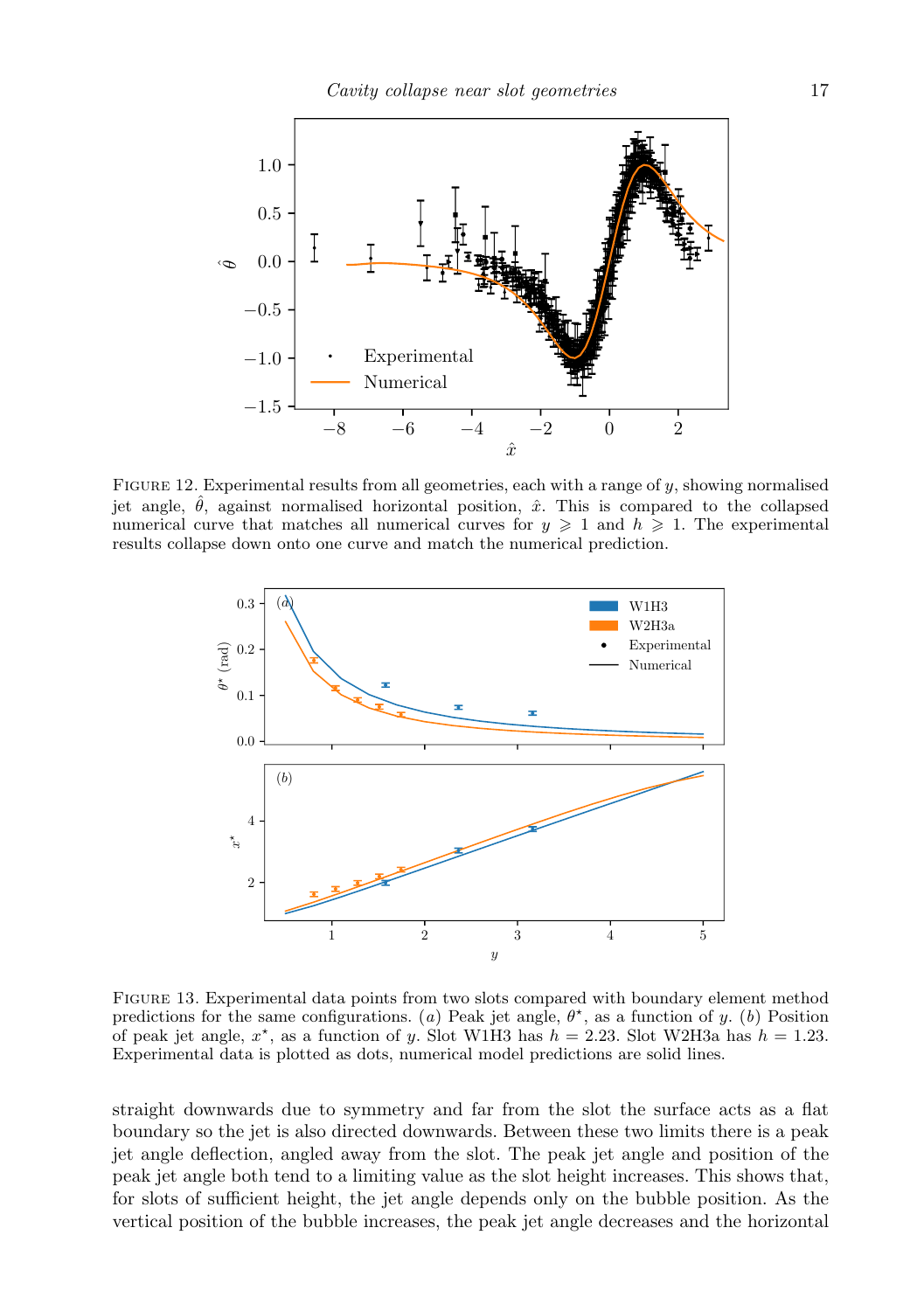position of the peak increases. For  $h \geq 1$ , the position of the peak jet angle is directly proportional to the vertical distance:  $x^* \propto y$ . When the jet angle and horizontal position are normalised by their respective peak values, we find that all jet angle curves collapse.

In this research we do not present any quantitative analysis of the strength of the jet, however we can make some qualitative predictions. For a simple flat boundary, jet strength depends on the distance between the bubble and the boundary. For a slot there is the distance to the slot surface and the distance to the slot floor. Far from the slot the jet strength would depend on the distance from the slot surface. Above an infinitely wide slot the jet strength would depend on the distance from the slot floor. We may conclude that near a finite slot the jet strength would be between these two limiting cases but quantifying the exact behaviour will require further experiments.

The numerical model has a tendency to under-predict the jet angle compared to experimental data gathered in this research, although it is often within reasonable error. The numerical model predictions very closely follow the shape and overall trends of the data, and provide a good prediction of the position of the peak jet angle,  $x^*$ . In addition, the collapsed curve predicted by the numerical model matches the collapsed curve found from the experimental data. These comparisons serve to validate the numerical model presented in this research and provide a good basis from which to continue the study of complex geometries using this model. The velocity profile of the fluid in and around the slot can also be predicted by this model, although further investigation would be required to validate the predicted profiles.

In the context of cleaning with bubbles, particularly with ultrasonic cavitation, this research suggests that slots in surfaces to be cleaned would likely experience fewer jet impacts because bubbles would be drawn away from the slots rather than into them, and thus be cleaned less rigorously than the rest of the surface. Where cavitation damage is a problem this property could also be used to protect sensitive components by recessing them within slots, although this technique would likely have other implications depending on the flow conditions and requirements of the components.

Although we do not quantify the cleaning or damage effects here, these areas have been extensively studied previously using simple geometries. Our research provides a valuable step towards applying this knowledge to the more complex geometries that are found in many real-world applications.

# Acknowledgements

Many thanks to Lebo Molefe for invaluable discussions and comments. We acknowledge financial support from the EPSRC under Grant No. EP/P012981/1. DFR acknowledges the funding from the European Research Council (ERC) under the European Union's Horizon 2020 research and innovation programme (Grant agreement No. 851630). Data and code supporting this study are openly available from the University of Southampton repository at [https://doi.org/10.5258/SOTON/D1454.](https://doi.org/10.5258/SOTON/D1454)

# Declaration of Interests

The authors report no conflict of interest.

# <span id="page-17-0"></span>Appendix A. Full Average Surface Velocity Derivation

The translation velocity of the bubble is defined as the average velocity of the bubble surface and can be used to calculate the jet direction as the jet direction follows the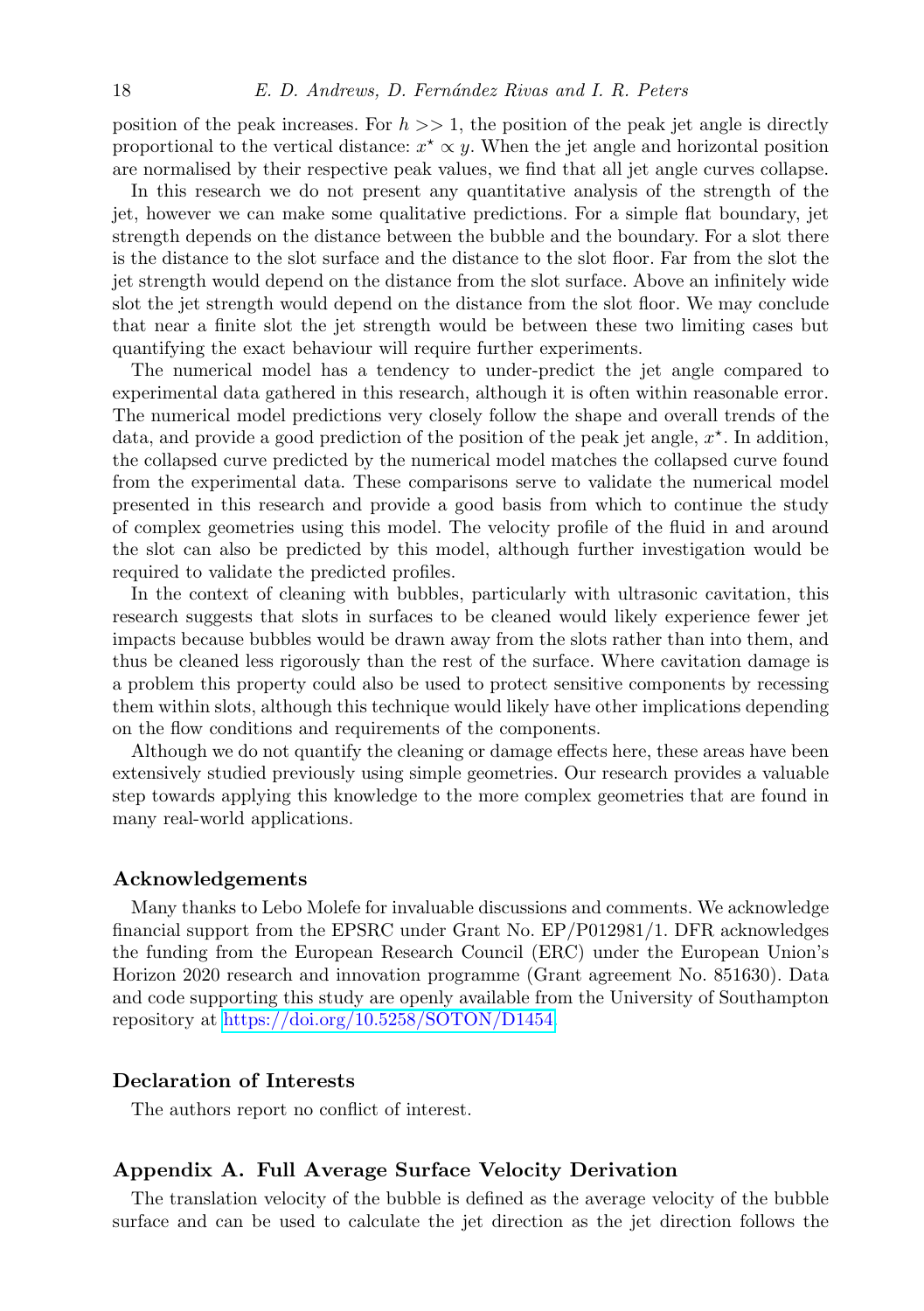translation of the bubble. However, many evaluations of the velocity field would be required to determine the average velocity at the bubble surface numerically, so a different method is preferred. From the method employed by [Tagawa & Peters](#page-21-14) [\(2018\)](#page-21-14) and [Molefe](#page-20-14) [& Peters](#page-20-14) [\(2019\)](#page-20-14), and from numerical testing, it is found that the velocity induced by mirror sinks at the bubble centre accurately describes the jet direction, independent of bubble radius. It is of interest to more fully understand this relationship and how it relates to the average surface velocity.

The potential flow model is a linear summation of multiple sinks, including the bubble and the wall or mirror sinks. Thus, the average velocity on the bubble surface for the whole system can be described as the summation of the average velocity on the bubble surface for each individual sink. It is assumed that the bubble surface is a perfect sphere, centred on the bubble position, with a radius  $R$ . The average velocity on the bubble surface induced by its own sink is zero as each point has an equal and opposite point that sum to zero so the bubble sink can be neglected from further analysis.

The velocity induced by a sink on an arbitrary point is directed at the sink and has a calculable magnitude. In the present analysis each sink is evaluated in isolation, so it can be assumed that the sink is positioned at the origin and the bubble is positioned at a distance  $k$  along an axis from the sink to the bubble centre, as shown in figure [14a](#page-19-4). This reduces the problem to an axisymmetric configuration where the off-axis components of the velocity will cancel out. Thus, only the velocity in the axial direction need be evaluated. For this analysis the axis is denoted by  $y$  and the axes normal to it are denoted by x and z in the usual manner. It is assumed that the bubble radius,  $\mathcal{R}$ , is less than the distance from the sink,  $|\mathbf{r}|$ , such that the bubble is not in contact with the sink. The velocity along the  $y$  axis is

<span id="page-18-0"></span>
$$
u_y = -\frac{m}{4\pi} \frac{y}{|\mathbf{r}|^3},\tag{A.1}
$$

where m is the sink strength, y is the y position of a point to be evaluated, and r is the position vector of the point to be evaluated.

For this derivation  $\varphi$  is defined as the angle anticlockwise from the horizontal towards the y axis, as shown in figure [14b](#page-19-4). At  $\varphi = -\pi/2$  the point is at the bottom of the sphere, and at  $\varphi = \pi/2$  it is at the top of the sphere. Thus, for a point on the surface of the bubble, the  $y$  position is defined as

$$
y = k + R\sin(\varphi). \tag{A.2}
$$

The magnitude of the r vector is

$$
|\mathbf{r}| = \sqrt{y^2 + \mathcal{R}^2 \cos^2(\varphi)}
$$
  
=  $\sqrt{k^2 + 2k\mathcal{R}\sin(\varphi) + \mathcal{R}^2 \sin^2(\varphi) + \mathcal{R}^2 \cos^2(\varphi)}$   
=  $\sqrt{k^2 + \mathcal{R}^2 + 2k\mathcal{R}\sin(\varphi)}$ . (A3)

Note that  $\mathcal{R}^2 \cos^2(\varphi)$  includes both the x and z components of the r vector.

Thus, equation [A 1](#page-18-0) can be expanded as

$$
u_y = -\frac{m}{4\pi} \frac{k + R\sin(\varphi)}{(k^2 + \mathcal{R}^2 + 2kR\sin(\varphi))^{3/2}}.
$$
 (A4)

The sphere surface can be broken into a series of circles, aligned parallel to the  $xz$ plane. The sum of the velocities around any such circle is described by

<span id="page-18-1"></span>
$$
u_{yc} = 2\pi \mathcal{R}_c u_y = 2\pi \mathcal{R} \cos(\varphi) u_y,\tag{A.5}
$$

where  $\mathcal{R}_c = \mathcal{R} \cos(\varphi)$  is the radius of the circle.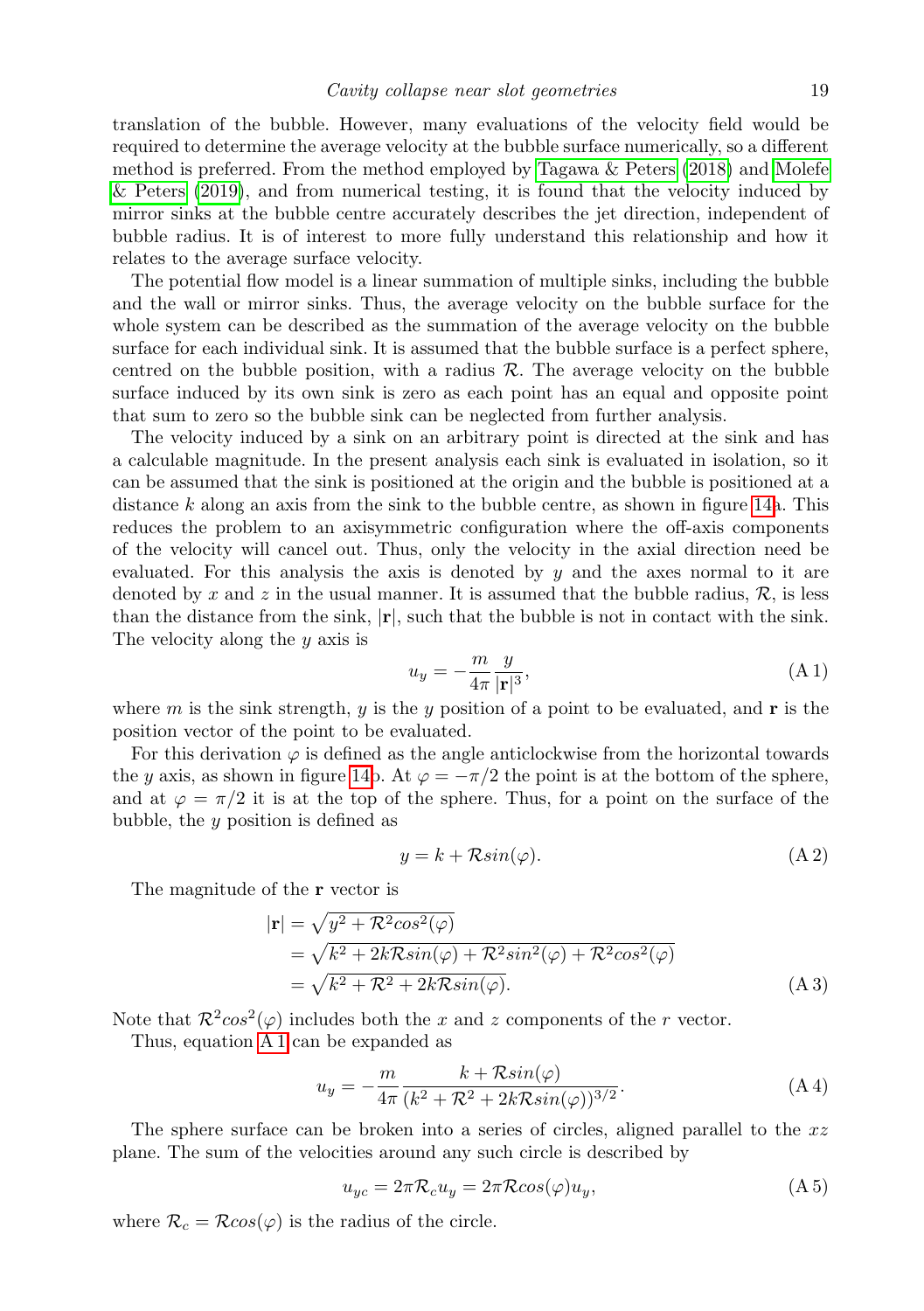

<span id="page-19-4"></span>FIGURE 14. (a) The arrangement of the bubble, sink, and the direction of the y axis. (b) The definition of  $\varphi$  and  $\mathcal{R}$ . (c) A section of the sphere surface used for integration.

By considering a section of the sphere surface, as shown in figure [14c](#page-19-4), with a radius  $\mathcal R$ and height  $\mathcal{R}d\varphi$ , equation [A 5](#page-18-1) can be integrated over the whole sphere to find the total velocity  $u_{utotal}$ .

<span id="page-19-5"></span>
$$
u_{ytotal} = \int_{-\pi/2}^{\pi/2} u_{yc} \mathcal{R} \mathrm{d}\varphi \tag{A6}
$$

$$
= -\frac{m}{2} \mathcal{R}^2 \int_{-\pi/2}^{\pi/2} \frac{\cos(\varphi)(k + \mathcal{R}\sin(\varphi))}{(k^2 + \mathcal{R}^2 + 2k\mathcal{R}\sin(\varphi))^{3/2}} d\varphi \tag{A7}
$$

$$
= -\frac{m}{2} \mathcal{R}^2 \frac{\mathcal{R} + k \sin(\varphi)}{k^2 \sqrt{k^2 + \mathcal{R}^2 + 2k \mathcal{R} \sin(\varphi)}} \Big|_{-\pi/2}^{\pi/2}
$$
 (A 8)

$$
= -\frac{m}{2} \mathcal{R}^2 \frac{2}{k^2} = -m \frac{\mathcal{R}^2}{k^2}
$$
 (A 9)

The average velocity is thus the total velocity  $u_{\text{ytotal}}$  divided by the total area  $4\pi R^2$ . Substituting in the expression from equation [A 9](#page-19-5) yields

<span id="page-19-6"></span>
$$
u_{yavg} = \frac{u_{ytotal}}{4\pi \mathcal{R}^2} = -\frac{m\mathcal{R}^2}{4\pi \mathcal{R}^2 k^2} = -\frac{m}{4\pi k^2},\tag{A.10}
$$

which is notably independent of the bubble radius  $R$ . Equation [A 10](#page-19-6) is the same as the y velocity evaluated at the centre of the bubble, found by substituting  $y = k$  and  $|\mathbf{r}| = k$ into equation [A 1.](#page-18-0)

Thus, the velocity induced at the centre of the bubble is equal to the average surface velocity. This can be extended to the whole system where the average surface velocity is equal to the velocity induced at the centre of the bubble by all sinks.

$$
\mathbf{u} = \sum_{k=1}^{N} \sigma_k \frac{A_k (\mathbf{x}_b - \mathbf{x}_k)}{4\pi |\mathbf{x}_b - \mathbf{x}_k|^3}
$$
(A 11)

Only the direction of  $\bf{u}$  is considered, as the magnitude is effectively arbitrary in this research.

# REFERENCES

- <span id="page-19-0"></span>Benjamin, T B & Ellis, A T 1966 The Collapse of Cavitation Bubbles and the Pressures thereby Produced against Solid Boundaries. Philosophical Transactions of the Royal Society of London. Series A, Mathematical and Physical Sciences 260 (1110), 221-240.
- <span id="page-19-2"></span>Blake, J. R. 1983 The Kelvin impulse: applications to bubble dynamics. In Eighth Australasian Fluid Mechanics Conference. Newcastle, N.S.W.
- <span id="page-19-3"></span>BREBBIA, C. A. & DOMINGUEZ, J. (JOSE) 2001 Boundary elements : an introductory course. WIT Press.
- <span id="page-19-1"></span>Brujan, Emil-Alexandru, Noda, Tatsuya, Ishigami, Atsushi, Ogasawara, Toshiyuki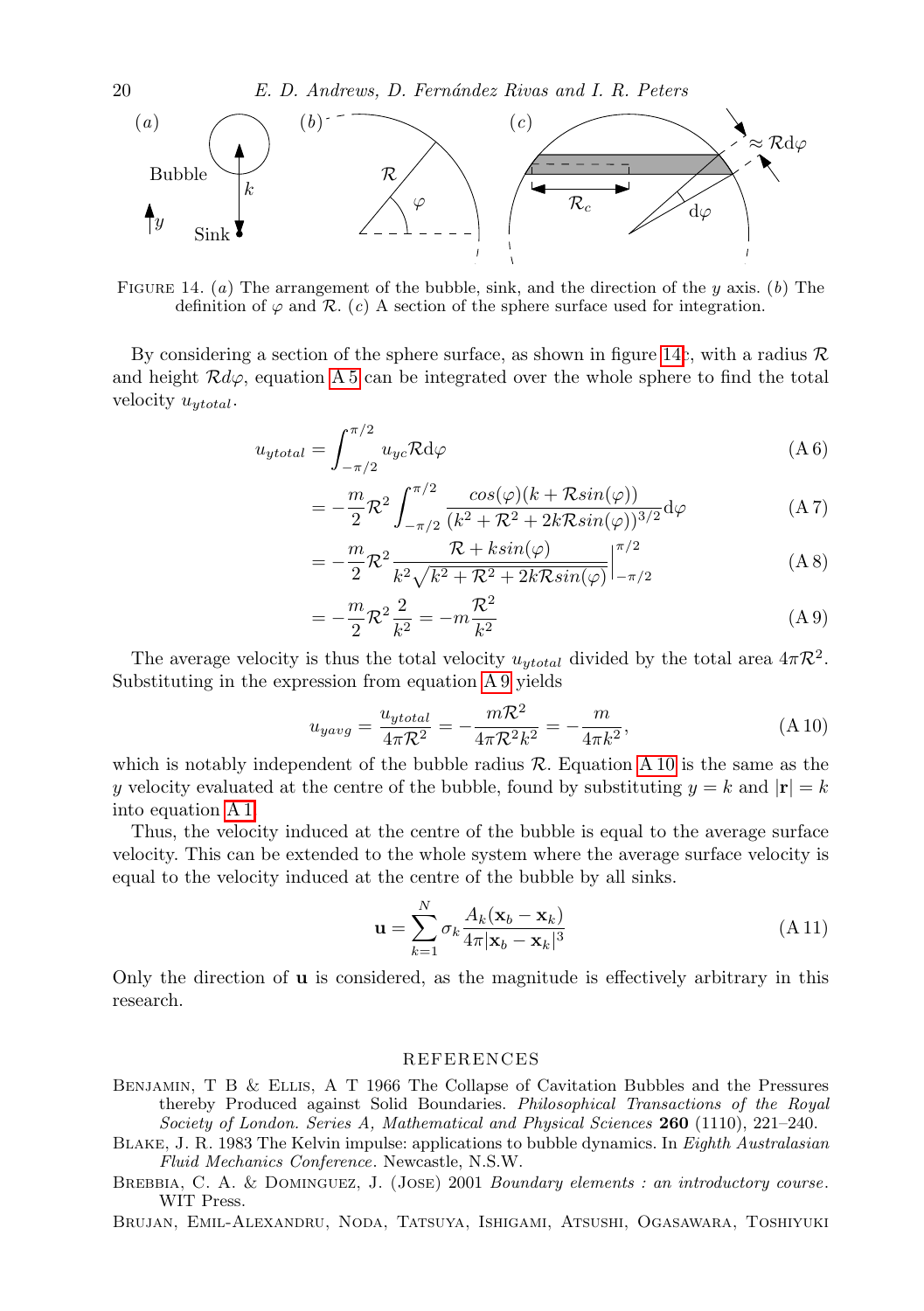& Takahira, Hiroyuki 2018 Dynamics of laser-induced cavitation bubbles near two perpendicular rigid walls. Journal of Fluid Mechanics 841, 28–49.

- <span id="page-20-13"></span>Brujan, Emil-Alexandru, Takahira, Hiroyuki & Ogasawara, Toshiyuki 2019 Planar jets in collapsing cavitation bubbles. Experimental Thermal and Fluid Science 101, 48–61.
- <span id="page-20-7"></span>Canchi, Saranya, Kelly, Karen, Hong, Yu, King, Michael A., Subhash, Ghatu & Sarntinoranont, Malisa 2017 Controlled single bubble cavitation collapse results in jet-induced injury in brain tissue. Journal of the Mechanical Behavior of Biomedical Materials 74, 261–273.
- <span id="page-20-9"></span>Cui, Pu, Zhang, A. Man, Wang, Shiping & Khoo, Boo Cheong 2018 Ice breaking by a collapsing bubble. Journal of Fluid Mechanics 841, 287–309.
- <span id="page-20-5"></span>DIJKINK, RORY, LE GAC, SÉVERINE, NIJHUIS, ERWIN, VAN DEN BERG, ALBERT, VERMES, ISTVÁN, POOT, ANDRÉ & OHL, CLAUS DIETER 2008 Controlled cavitation-cell interaction: Trans-membrane transport and viability studies. Physics in Medicine and Biology 53 (2), 375–390.
- <span id="page-20-0"></span>DIJKINK, RORY & OHL, CLAUS DIETER 2008 Measurement of cavitation induced wall shear stress. Applied Physics Letters 93 (25).
- <span id="page-20-2"></span>Fernandez Rivas, David, Betjes, Joris, Verhaagen, Bram, Bouwhuis, Wilco, Bor, Ton C., Lohse, Detlef & Gardeniers, Han J.G.E. 2013 Erosion evolution in monocrystalline silicon surfaces caused by acoustic cavitation bubbles. Journal of Applied Physics 113 (6), 064902.
- <span id="page-20-12"></span>Gonzalez-Avila, Silvestre Roberto, van Blokland, Anne Charlotte, Zeng, Qingyun & Ohl, Claus-Dieter 2020 Jetting and shear stress enhancement from cavitation bubbles collapsing in a narrow gap. Journal of Fluid Mechanics 884, A23.
- <span id="page-20-11"></span>Han, Bing, Zhu, Rihong, Guo, Zhenyan, Liu, Liu & Ni, Xiao-Wu 2018 Control of the liquid jet formation through the symmetric and asymmetric collapse of a single bubble generated between two parallel solid plates. European Journal of Mechanics - B/Fluids 72, 114–122.
- <span id="page-20-16"></span>Harris, P. J. 1996 The numerical determination of the Kelvin impulse of a bubble close to a submerged rigid structure. Computer Methods in Applied Mechanics and Engineering 130 (3-4), 195–202.
- <span id="page-20-8"></span>Karri, Badarinath, Avila, Silvestre Roberto Gonzalez, Loke, Yee Chong, O'Shea, Sean J., Klaseboer, Evert, Khoo, Boo Cheong & Ohl, Claus Dieter 2012 Highspeed jetting and spray formation from bubble collapse. Physical Review E - Statistical, Nonlinear, and Soft Matter Physics 85 (1), 015303.
- <span id="page-20-15"></span>Kim, Donghyun & Kim, Daegyoum 2020 Underwater bubble collapse on a ridge-patterned structure. Physics of Fluids 32 (5), 053312.
- <span id="page-20-1"></span>Koukouvinis, Phoevos, Strotos, George, Zeng, Qingyun, Gonzalez-Avila, Silvestre Roberto, Theodorakakos, Andreas, Gavaises, Manolis & Ohl, Claus Dieter 2018 Parametric Investigations of the Induced Shear Stress by a Laser-Generated Bubble. Langmuir 34 (22), 6428–6442.
- <span id="page-20-10"></span>Kucera, A. & Blake, J. R. 1990 Approximate methods for modelling cavitation bubbles near boundaries. Bulletin of the Australian Mathematical Society 41 (1), 1–44.
- <span id="page-20-4"></span>Kumar, Pardeep & Saini, R.P. 2010 Study of cavitation in hydro turbines - A review. Renewable and Sustainable Energy Reviews 14 (1), 374–383.
- <span id="page-20-17"></span>LAUTERBORN, W. 1972 High-speed photography of laser-induced breakdown in liquids. Applied Physics Letters 21 (1), 27–29.
- <span id="page-20-19"></span>Li, S., Han, R., Zhang, A. M. & Wang, Q. X. 2016 Analysis of pressure field generated by a collapsing bubble. Ocean Engineering 117, 22–38.
- <span id="page-20-3"></span>Luo, XIAN WU, JI, BIN & TSUJIMOTO, YOSHINOBU 2016 A review of cavitation in hydraulic machinery.
- <span id="page-20-14"></span>MOLEFE, LEBO  $&$  PETERS, IVO R. 2019 Jet direction in bubble collapse within rectangular and triangular channels. Physical Review  $E$  100 (6), 063105.
- <span id="page-20-18"></span>NOACK, JOACHIM & VOGEL, ALFRED 1999 Laser-induced plasma formation in water at nanosecond to femtosecond time scales: calculation of thresholds, absorption coefficients, and energy density. IEEE Journal of Quantum Electronics 35 (8), 1156–1167.
- <span id="page-20-6"></span>Oyarte Galvez, Loreto, Fraters, Arjan, Offerhaus, Herman L., Versluis, Michel, ´ HUNTER, IAN W. & FERNÁNDEZ RIVAS, DAVID 2020 Microfluidics control the ballistic